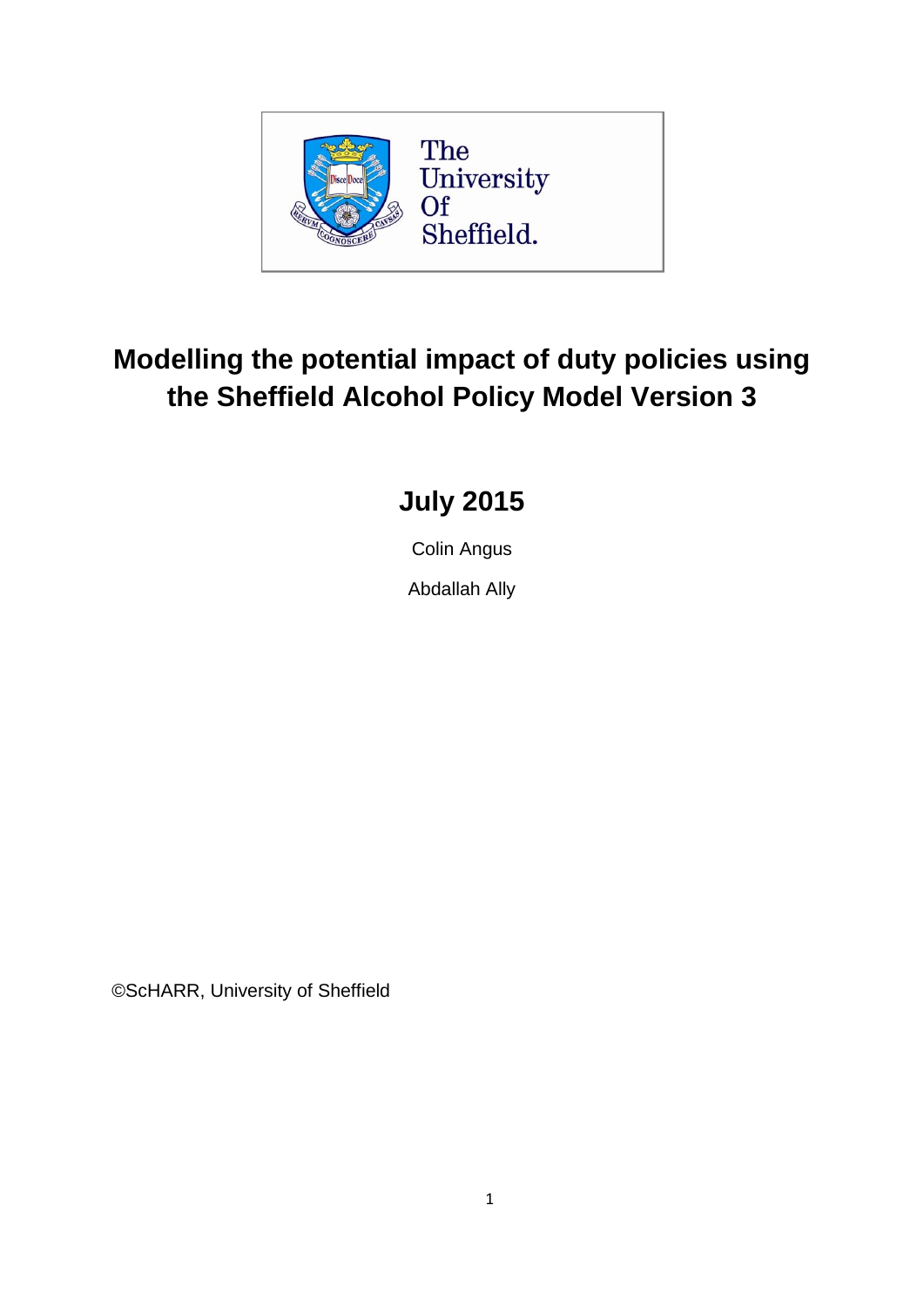# **3 rd July 2018**

# **Erratum**

This report has been amended to correct a reporting error which meant that cumulative 5 year figures presented for deaths, hospital admissions, NHS costs and QALYs were in fact the cumulative changes over 6 years. As a result, these figures were overstated by approximately 20%. The relevant numbers in Tables 3.3, 3.4, 3.9 and 3.11 have now been amended, as have the corresponding Figures 3.6, 3.7, 3.44 and 3.13 and related figures in the first paragraph on page 24. All other figures in the report are unaffected.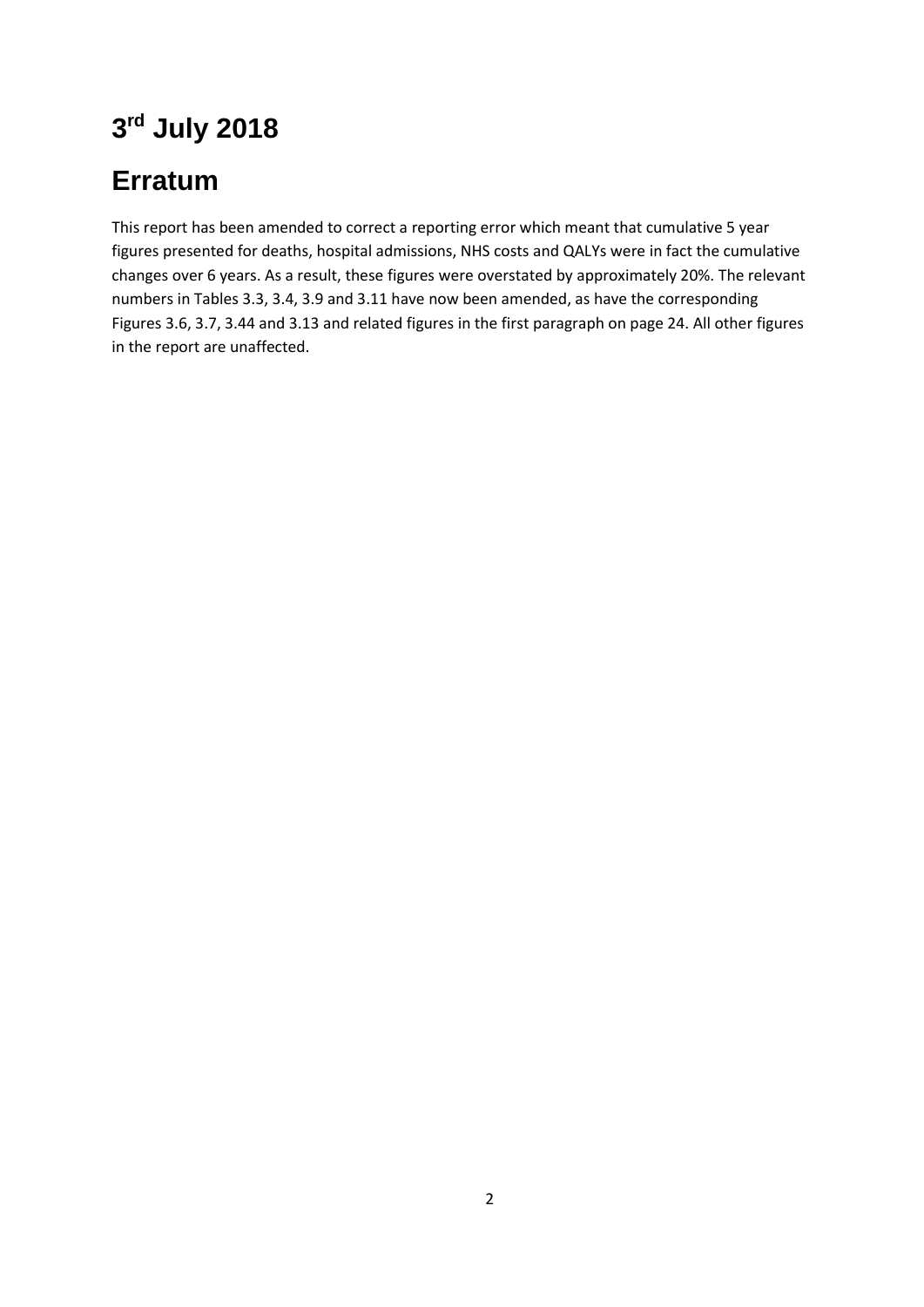## **CONTENTS**

| $\mathbf{1}$   |       |  |  |  |  |  |  |  |  |  |
|----------------|-------|--|--|--|--|--|--|--|--|--|
| $\overline{2}$ |       |  |  |  |  |  |  |  |  |  |
|                | 2.1   |  |  |  |  |  |  |  |  |  |
|                | 2.2   |  |  |  |  |  |  |  |  |  |
|                | 2.3   |  |  |  |  |  |  |  |  |  |
|                | 2.4   |  |  |  |  |  |  |  |  |  |
| 3              |       |  |  |  |  |  |  |  |  |  |
| 3.1            |       |  |  |  |  |  |  |  |  |  |
| 3.2            |       |  |  |  |  |  |  |  |  |  |
|                | 3.3   |  |  |  |  |  |  |  |  |  |
|                | 3.4   |  |  |  |  |  |  |  |  |  |
|                | 3.5   |  |  |  |  |  |  |  |  |  |
|                | 3.6   |  |  |  |  |  |  |  |  |  |
|                | 3.6.1 |  |  |  |  |  |  |  |  |  |
|                | 3.6.2 |  |  |  |  |  |  |  |  |  |
| 4              |       |  |  |  |  |  |  |  |  |  |
|                | 4.1   |  |  |  |  |  |  |  |  |  |
|                | 4.2   |  |  |  |  |  |  |  |  |  |
|                | 4.3   |  |  |  |  |  |  |  |  |  |
| 5              |       |  |  |  |  |  |  |  |  |  |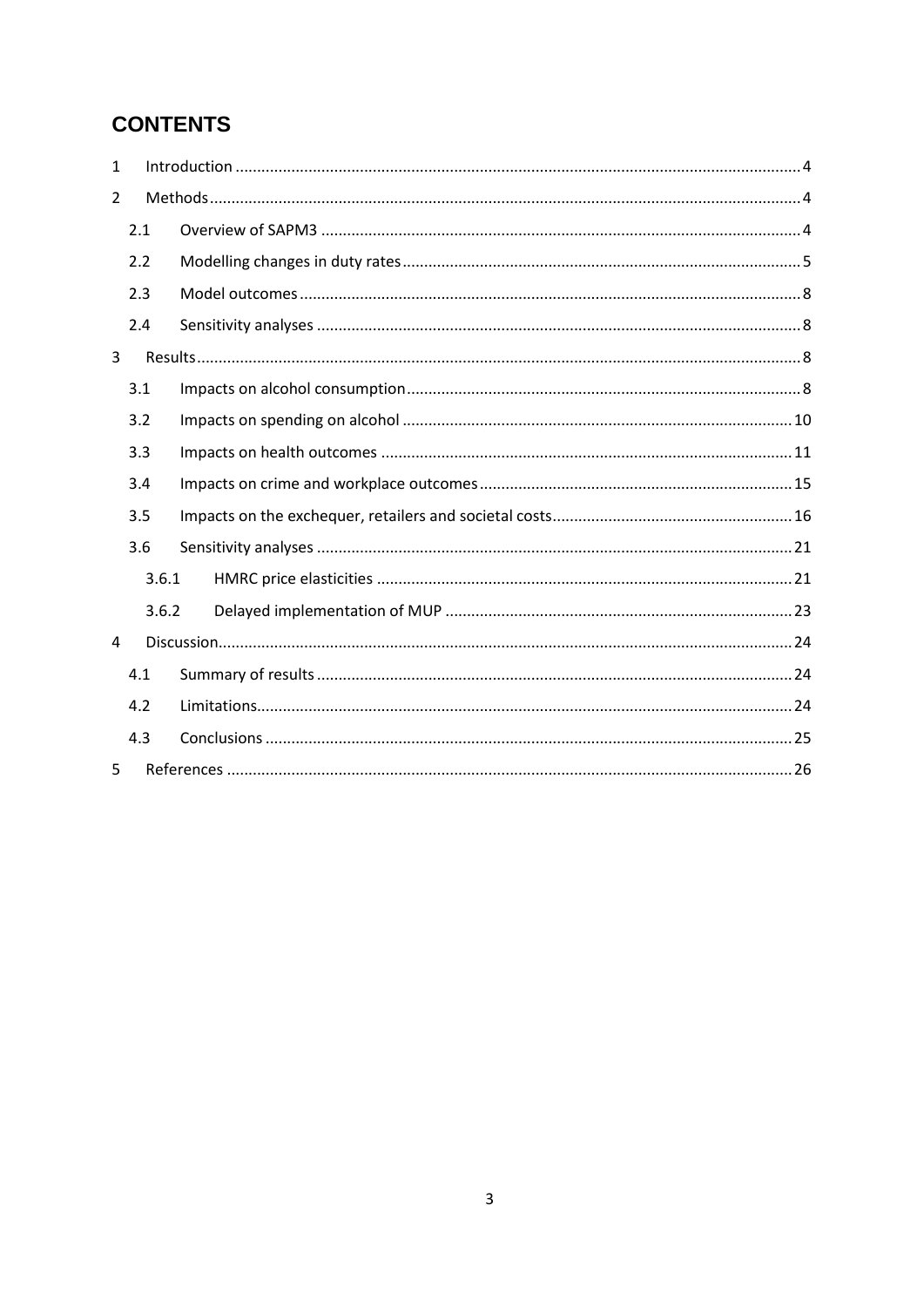# <span id="page-3-0"></span>**1 INTRODUCTION**

In 2014 the Sheffield Alcohol Research Group (SARG) were commissioned by Public Health England (PHE) to appraise the potential impact of a range of Minimum Unit Pricing and Identification and Brief Advice policies in England (1). This work utilised the latest version of the Sheffield Alcohol Policy Model (SAPM3).

The present report builds on this work by appraising the potential impact of a range of future duty policies in England, specifically:

- 1. A 5 year duty escalator of 2% above inflation, whereby all alcohol duties are raised by 2% each year above the level of inflation
- 2. A 5 year duty freeze, whereby all alcohol duties are held at current levels
- 3. A one-off 2% duty cut followed by a 4 year duty freeze
- 4. A 5 year duty escalator of 2% above inflation combined with a 60p Minimum Unit Price

These policies were selected as they represent a range of alcohol policy options which have been discussed or implemented in recent years by the UK Government. A 2% above inflation duty escalator was introduced by the then-Chancellor Alistair Darling in 2008. This remained in place until 2013 when it was abolished for beer and duty cut. The escalator on other products was ended in 2014, with beer duty cut further and duty frozen on spirits and cider. In 2015 duty was cut on beer, spirits and cider and frozen on wine.

We also present results for a 60p MUP alone, assuming duty remains constant in real terms (i.e. increases in line with CPI year-on-year), for comparative purposes.

For all policies we estimate the impact on alcohol consumption, spending on alcohol, alcohol-related health, alcohol-related crime, workplace absence and revenue to alcohol retailers and the exchequer.

# <span id="page-3-1"></span>**2 METHODS**

## <span id="page-3-2"></span>**2.1 Overview of SAPM3**

The Sheffield Alcohol Policy Model is an epidemiological mathematical simulation model which has previously been used to appraise a wide range of alcohol policy interventions, including pricing, availability and Identification and Brief Advice (IBA) programmes both in the UK and internationally (2–6). Full details of the modelling methodology have been described elsewhere (1,7) and full details of the data used in this version of the model can be found in the linked report on IBA and MUP (1). To summarise, SAPM3 consists of two linked models:

1. A population simulation model of the relationship between alcohol policies and alcohol consumption which accounts for the relationship between average weekly alcohol consumption, the patterns in which that alcohol is drunk and how these are distributed within the population, considering age, gender and socioeconomic status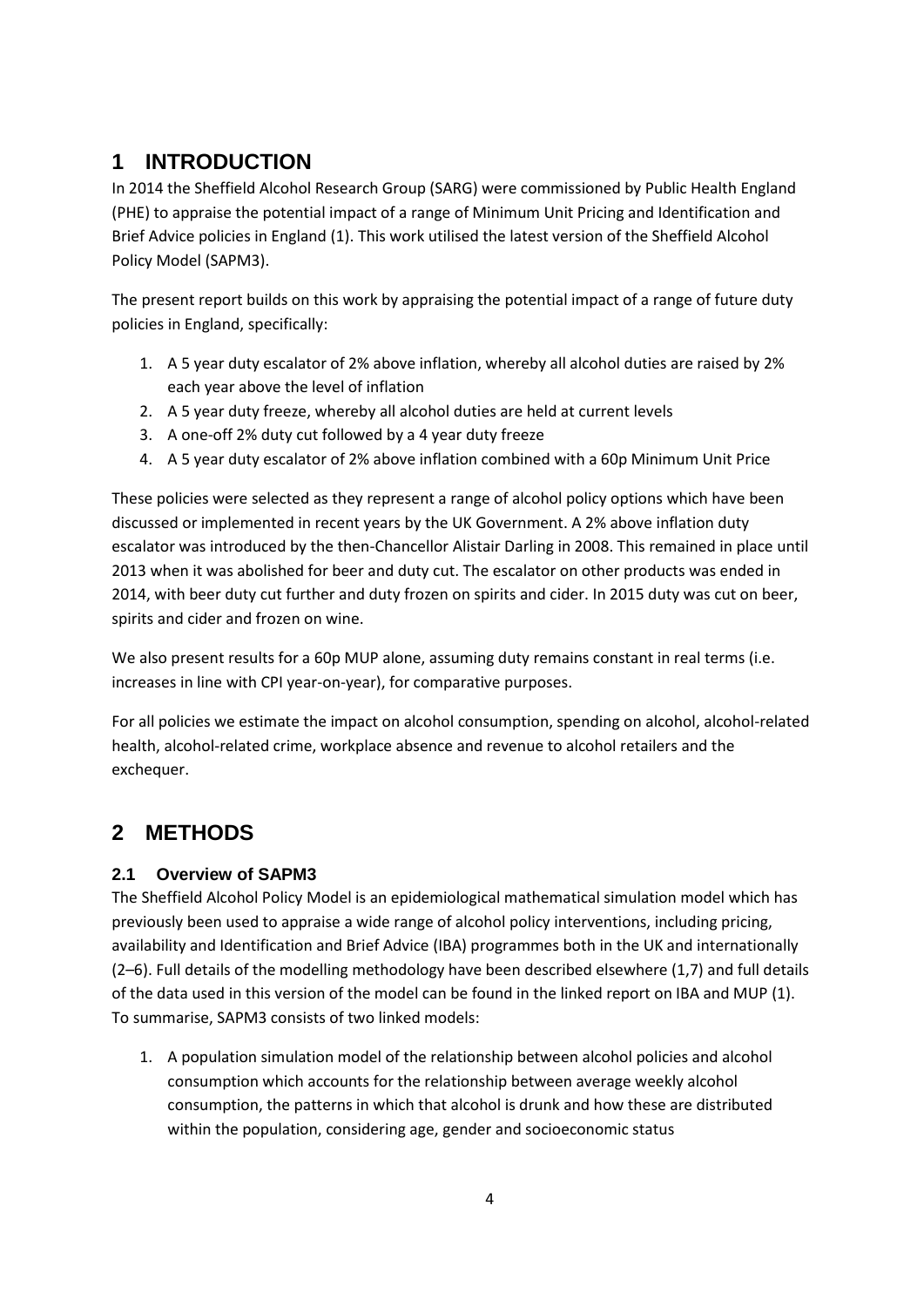2. A cohort simulation model of the relationship between alcohol consumption and health, crime and workplace outcomes which accounts for patterns of consumption and also the sociodemographic gradients in existing levels of alcohol-related harm

#### <span id="page-4-0"></span>**2.2 Modelling changes in duty rates**

SAPM3 is the first iteration of the Sheffield Alcohol Policy Model to be able to examine the impact of taxation policies, and the methodology for doing this has not previously been described. The baseline pricing data used in the model comes from the annual Living Costs and Food Survey (LCFS). This data takes the form of transaction-level records detailing the beverage type (beer, cider, wine, spirits or Ready-to-Drinks (RTDs)), purchase location (on- or off-trade), volume of ethanol purchased and total price paid, together with sociodemographic data on the purchaser.

In order to model the impact of duty policies on product prices it is first necessary to estimate the current tax (duty + VAT) levied on each unit of alcohol sold<sup>1</sup>. These rates are calculated based on current alcohol duty rates effective from 25<sup>th</sup> March 2015 (8). As duties for cider and wine are excised by product volume, rather than ethanol content, we assume average strengths (ABVs) of 4.9% and 12.58% respectively. This assumption is guided by market research data obtained from the Nielsen company. For beer, cider and spirits, duty is levied across several bands depending on the ABV of the product. As the LCFS data does not allow us to identify the specific ABV of individual products we apply the most common rate to all products within each category. The impact of this assumption is likely to be minimal as only a very small proportion of products are taxed under the higher or lower strength bandings (e.g. 0.43% of beer sold in England and Wales in 2013 was low strength (9)). The final estimated taxation rates per unit of alcohol are presented in [Table 2.1.](#page-5-0)

Having estimated the duty + VAT per unit for each beverage type, the next step is to model the change in this component under an alternative duty policy. The baseline assumption in the absence of a policy intervention is that alcohol prices will rise in line with the Consumer Price Index (CPI) – that is to say that prices will remain constant in real terms. In order to derive future uplift factors required to calculate absolute duty increases for a 2% duty escalator we apply 2% increases on top of CPI forecasts for the four year period between 2016–2019, obtained from the Office for Budget Responsibility (10). With 2015 as the baseline year, absolute differences in unit prices of beer, cider, wine, spirits and RTDs, for both on- and off-trade, are then calculated by subtracting prices between two consecutive years. These prices are then deflated to 2015 prices. A policy of freezing duty at current levels is modelled similarly, by assuming that future duty rates remain static, then deflating future absolute tax rates per unit to 2015 prices, i.e. reducing future effective duty rates, as positive inflation in 2016-2019 will reduce their value in real terms. The final modelled tax rates are shown in [Table 2.2.](#page-6-0) The combination of a duty escalator and Minimum Unit Price (MUP) policy is modelled by first applying the MUP to the LCFS data, then applying the year 1 duty increase to the revised prices.

**.** 

 $1$  Note that we consider only the VAT levied on the duty itself as we are only modelling changes in this component of the overall price of the product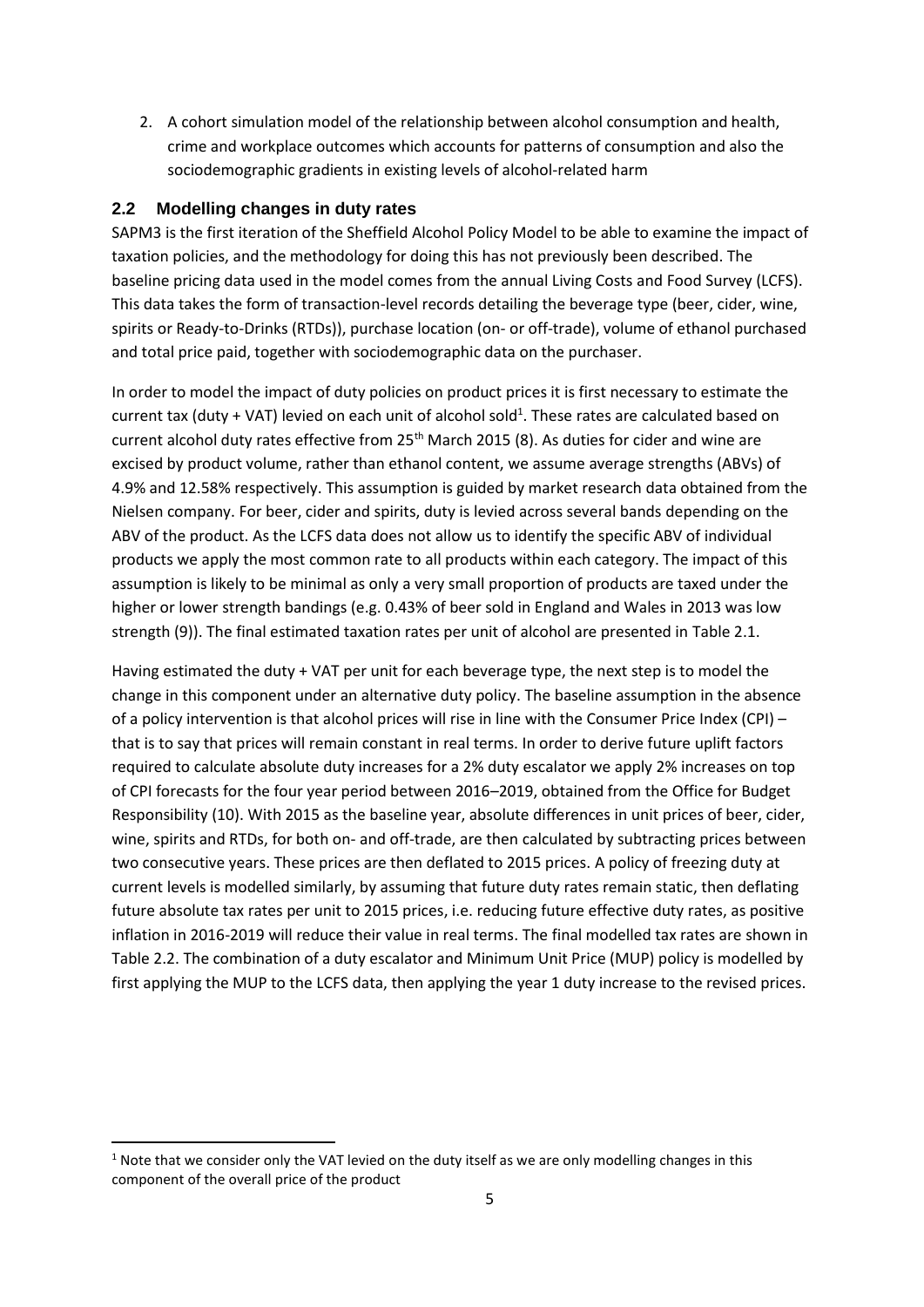<span id="page-5-0"></span>

| <b>Beverage</b><br>type | Duty rates as set by HMRC from 25th March<br>2015 $(E)$                                                                                                                                                                | <b>Assumed duty rate for SAPM3</b>                                                                                         | <b>Assumed</b><br>average ABV<br>for wine and<br>cider | <b>Estimated</b><br>duty in pence<br>per unit of<br>alcohol | <b>Estimated duty plus</b><br>VAT in pence per unit<br>of alcohol |
|-------------------------|------------------------------------------------------------------------------------------------------------------------------------------------------------------------------------------------------------------------|----------------------------------------------------------------------------------------------------------------------------|--------------------------------------------------------|-------------------------------------------------------------|-------------------------------------------------------------------|
| Beer                    | 8.10 to 23.85 per hectolitre per cent of alcohol<br>in the beer (varies according to ABV: general -<br>18.37, lower strength - 8.10, higher strength -<br>23.85)                                                       | £18.37 per hectolitre per cent of<br>alcohol in product (general duty<br>rate)                                             | n/a                                                    | 18.4                                                        | 22.0                                                              |
| Cider                   | 38.87 to 264.61 per hectolitre of product (still<br>cider $-38.87$ to 58.75, sparking cider $-38.87$<br>to 264.61)                                                                                                     | £38.87 per hectolitre of product<br>(still cider with ABV 1.2% to 7.5%<br>and sparkling cider with ABV 1.2%<br>to $5.5%$ ) | 4.9%                                                   | 12.0                                                        | 14.4                                                              |
| Wine                    | 84.21 to 364.37 per hectolitre of product (wine,<br>still wine and made wine $-84.21$ to 364.37,<br>sparkling wine and made wine $-264.61$ to<br>350.07) or 27.66 per litre of pure alcohol (wine<br>with $ABV > 22\%$ | £273.31 per hectolitre of product<br>(still wine with ABV 5.5% to 15%)                                                     | 12.58%                                                 | 29.0                                                        | 34.8                                                              |
| <b>Spirits</b>          | 27.66 per hectolitre of pure alcohol                                                                                                                                                                                   | £27.66 per hectolitre of pure<br>alcohol                                                                                   | n/a                                                    | 27.7                                                        | 33.2                                                              |
| <b>RTDs</b>             | 27.66 per hectolitre of pure alcohol (spirits<br>based)                                                                                                                                                                | £27.66 per hectolitre of pure<br>alcohol (spirits based)                                                                   | n/a                                                    | 27.7                                                        | 33.2                                                              |

*Table 2.1 - Baseline duty rates and assumptions used in the model (based on duty rates from 25th March 2015)*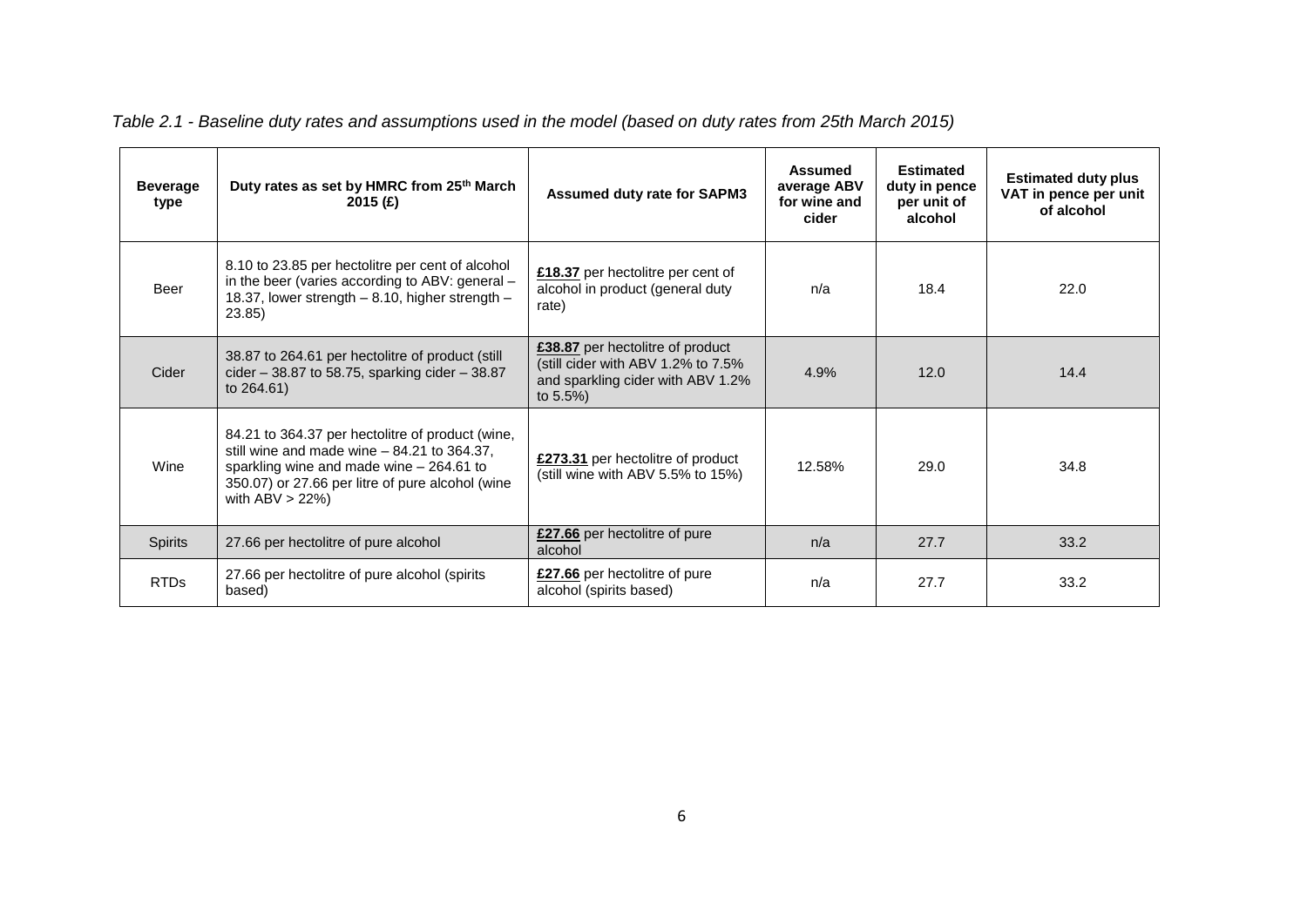|                          |                |             | Baseline (2015) | Revised Duty+VAT (in 2015 prices) |                   |        |        |        |  |
|--------------------------|----------------|-------------|-----------------|-----------------------------------|-------------------|--------|--------|--------|--|
|                          |                | <b>Duty</b> | Duty+VAT        | Year 1                            | Year <sub>2</sub> | Year 3 | Year 4 | Year 5 |  |
|                          | <b>Beer</b>    | 18.37       | 22.04           | 22.75                             | 23.57             | 24.46  | 25.38  | 26.33  |  |
| Duty escalator (2% above | <b>Cider</b>   | 11.99       | 14.39           | 14.85                             | 15.38             | 15.96  | 16.57  | 17.19  |  |
| CPI)                     | Wine           | 28.96       | 34.76           | 35.86                             | 37.17             | 38.56  | 40.02  | 41.51  |  |
|                          | <b>Spirits</b> | 27.66       | 33.19           | 34.25                             | 35.49             | 36.83  | 38.22  | 39.65  |  |
|                          | <b>Beer</b>    | 18.37       | 22.04           | 21.78                             | 21.42             | 21.02  | 20.61  | 20.20  |  |
| <b>Duty freeze</b>       | <b>Cider</b>   | 11.99       | 14.39           | 14.22                             | 13.98             | 13.72  | 13.45  | 13.19  |  |
|                          | Wine           | 28.96       | 34.76           | 34.34                             | 33.77             | 33.14  | 32.49  | 31.85  |  |
|                          | <b>Spirits</b> | 27.66       | 33.19           | 32.80                             | 32.25             | 31.65  | 31.03  | 30.42  |  |
|                          | <b>Beer</b>    | 18.37       | 22.04           | 21.35                             | 20.74             | 20.35  | 19.96  | 19.56  |  |
| Duty cut (2%)            | <b>Cider</b>   | 11.99       | 14.39           | 13.93                             | 13.54             | 13.29  | 13.02  | 12.77  |  |
|                          | <b>Wine</b>    | 28.96       | 34.76           | 33.66                             | 32.70             | 32.09  | 31.46  | 30.85  |  |
|                          | <b>Spirits</b> | 27.66       | 33.19           | 32.14                             | 31.23             | 30.65  | 30.05  | 29.46  |  |

<span id="page-6-0"></span>*Table 2.2 - Modelled tax rates per unit of alcohol (in pence)*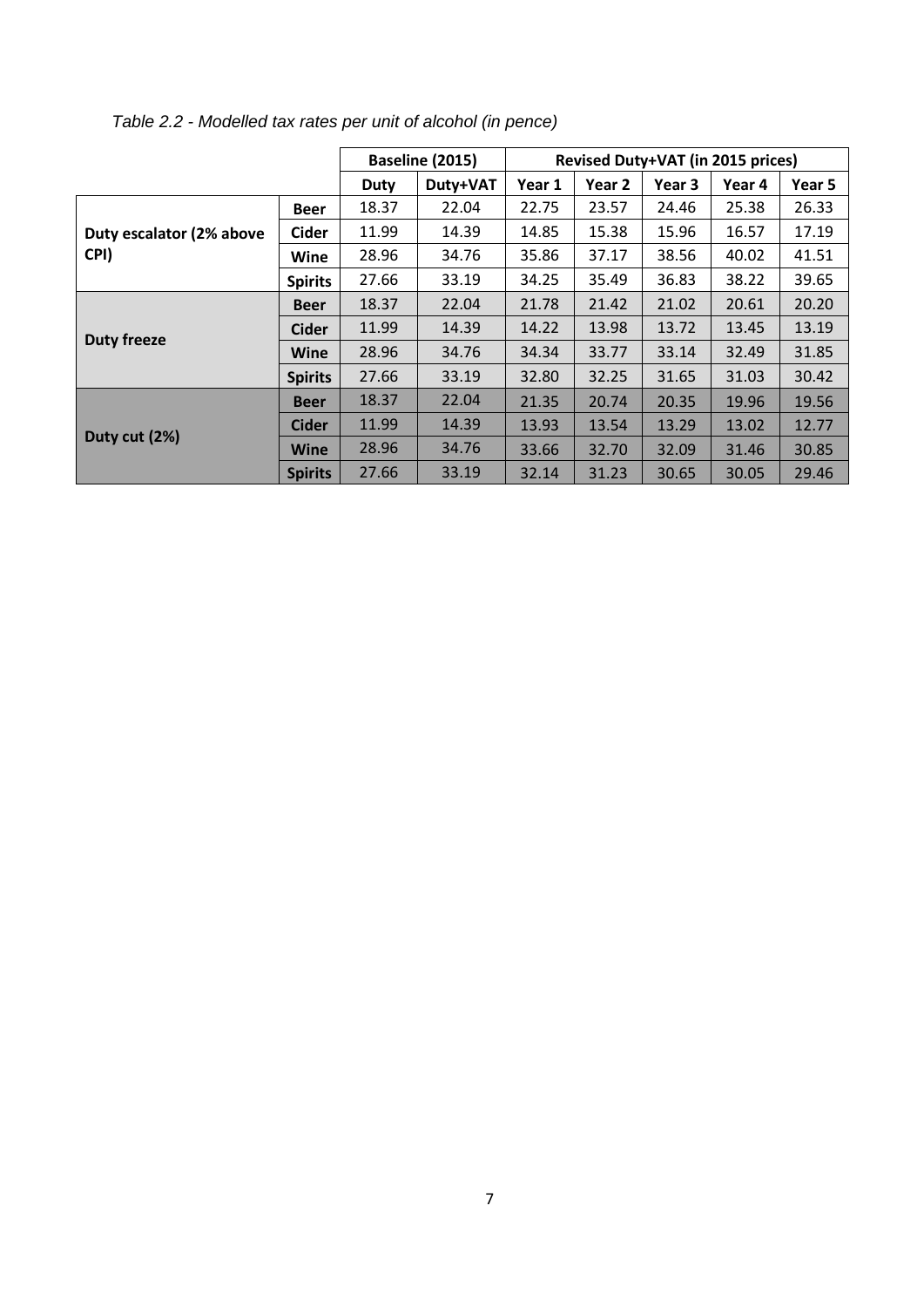### <span id="page-7-0"></span>**2.3 Model outcomes**

In line with epidemiological evidence which suggests that the impact of changes in alcohol consumption on health can take up to 20 years to be realised (11), previous policy analyses using SAPM3 have reported outcomes in the 20<sup>th</sup> year following policy implementation as 'full effect' results. In order to estimate the specific impact of a policy within the time frames of a single administration, results are presented here cumulatively over 5 years, as well as in the 20<sup>th</sup> year following policy implementation. For all analyses beyond 5 years it is assumed that the implemented policies are in place for 5 years, with prices remaining static in real terms (i.e. being increased in line with CPI) in all subsequent years. In all analyses the counterfactual is the assumption that prices remain static in real terms across the full modelled 20 year time horizon.

For all policies, results are presented for the estimated impact on alcohol consumption, spending on alcohol, revenue to the exchequer, revenue to retailers, alcohol-related deaths, alcohol-related hospital admissions (using the narrow measure of alcohol-attribution (12)), Quality-Adjusted Life Years (QALYs), cost savings to the NHS, alcohol-related crimes, alcohol-related workplace absence and overall costs to society. All costs are presented in 2015 prices and all cost and QALY outcomes are discounted at 3.5% in line with NICE guidelines (13).

### <span id="page-7-1"></span>**2.4 Sensitivity analyses**

In order to explore the potential impact of alternative assumptions, we present the results for two alternative sensitivity analyses:

- 1. HMRC have recently published a working paper which contains estimates of price elasticities of demand for alcohol in the UK (14). These estimates are derived using an alternative (cross-sectional tobit) specification to those used in SAPM3 (longitudinal pseudo-panel), although the overall scale of the estimates is generally similar. We test the impact of applying the HMRC elasticities to 4 of the key modelled policies (duty escalator, duty freeze, duty escalator + 60p MUP and 60p MUP).
- 2. In order to evaluate the impact of the potential delayed implementation of a MUP policy, we considered the impact of introducing a duty escalator, with the addition of a 60p MUP in the 3<sup>rd</sup> year following implementation (i.e. in 2018).

# <span id="page-7-2"></span>**3 RESULTS**

**.** 

## <span id="page-7-3"></span>**3.1 Impacts on alcohol consumption**

Baseline characteristics and modelled policy impacts on alcohol consumption for the overall adult population and separately by drinker group<sup>2</sup> and socioeconomic classification (SEC)<sup>3</sup> in [Table 3.1.](#page-8-0) [Figure 3.1](#page-8-1) and [Figure 3.2](#page-9-1) present the relative policy impacts by drinker group and SEC respectively.

<sup>&</sup>lt;sup>2</sup> Moderate – those whose usual alcohol intake is no more than 21/14 units per week for men/women (1 unit=8g ethanol).

Increasing risk – those drinkers consuming 21-50/14-35 units per week for men/women High risk – those drinkers whose usual alcohol intake exceeds 50/35 units per week for men/women

<sup>3</sup> Defined using the National Statistics Socioeconomic Classification (NS-SEC):

SEC1 – Managerial or professional occupations

SEC2 – Intermediate occupations

SEC3 – Routine and manual occupations and the unemployed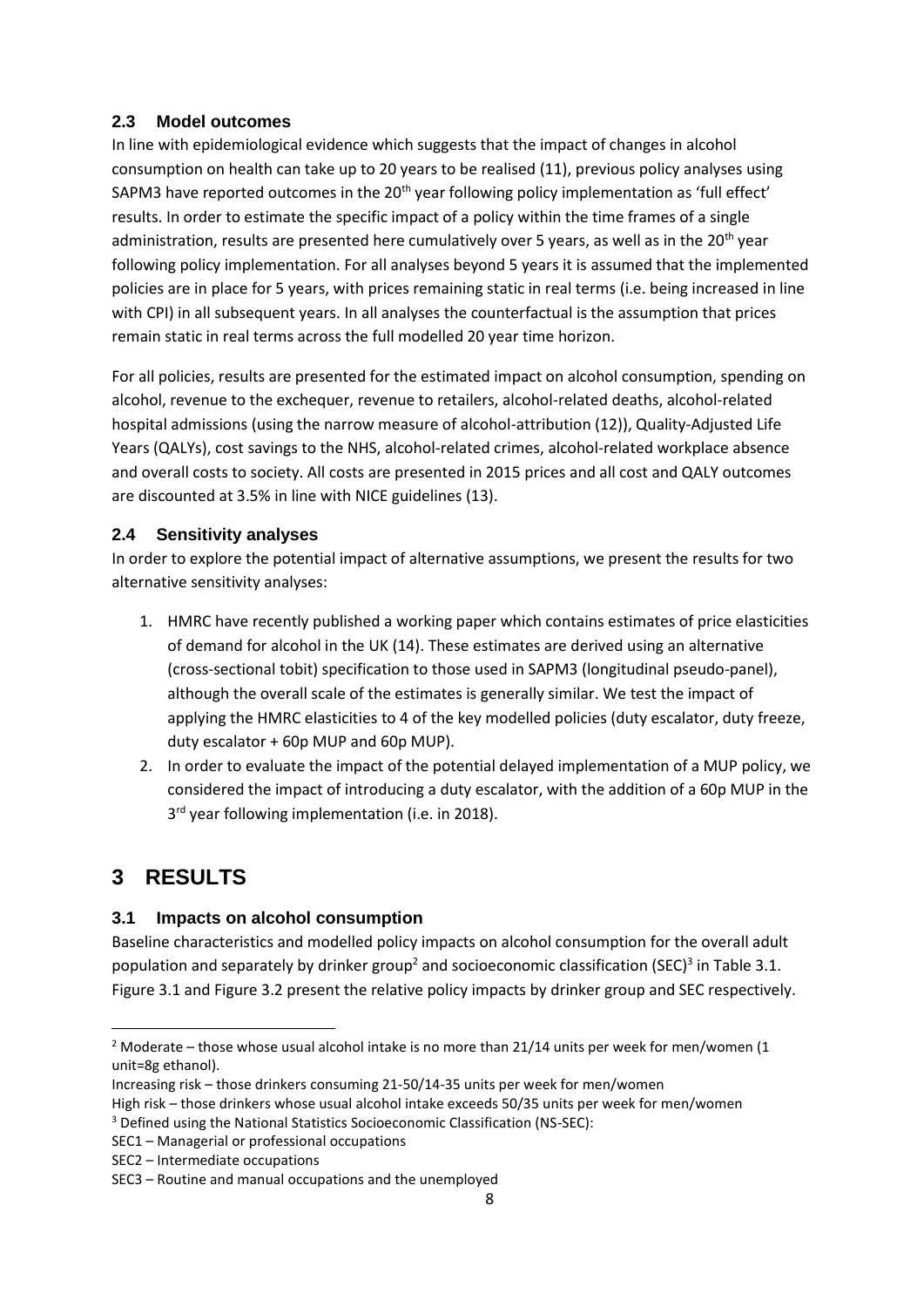These results show that the duty-lowering policies lead to modest increases in consumption, while a duty escalator leads to a somewhat greater reduction in drinking. All three duty-modifying policies show only a slight gradient in effect across drinker and SEC groups, with heavier drinkers and those in lower socioeconomic groups experiencing marginally greater reductions in consumption. By comparison, the two modelled policies incorporating a 60p MUP are estimated to lead to notably larger reductions in consumption and with considerably steeper gradients in effect across both drinker and SEC groups. The combination of a duty escalator and a 60p MUP is more effective than the 60p MUP alone, although the impact on moderate drinkers is somewhat greater (a 4.3% reduction in mean consumption vs. 2.3%).

|                                                       | Popula<br>tion | <b>Moderate</b> | <b>Increasing</b><br>risk | High risk | SEC1<br>(highest) | SEC <sub>2</sub> | SEC <sub>3</sub><br>(lowest) |  |  |  |
|-------------------------------------------------------|----------------|-----------------|---------------------------|-----------|-------------------|------------------|------------------------------|--|--|--|
| <b>Drinker population</b><br>(millions)               | 36.3           | 27.2            | 7.0                       | 2.0       | 14.1              | 8.9              | 13.1                         |  |  |  |
| <b>Baseline units per year</b><br>(per drinker)       | 710            | 289             | 1,397                     | 3,998     | 727               | 739              | 671                          |  |  |  |
| Change in consumption at full effect (units per year) |                |                 |                           |           |                   |                  |                              |  |  |  |
| Duty escalator                                        | $-18.43$       | $-6.78$         | $-36.18$                  | $-113.79$ | $-14.93$          | $-20.19$         | $-20.81$                     |  |  |  |
| Duty freeze                                           | 8.48           | 3.11            | 16.62                     | 52.59     | 6.83              | 9.29             | 9.63                         |  |  |  |
| Duty cut                                              | 11.50          | 4.22            | 22.54                     | 71.38     | 9.25              | 12.60            | 13.07                        |  |  |  |
| Duty escalator + 60p<br><b>MUP</b>                    | $-41.87$       | $-12.27$        | $-71.54$                  | $-338.09$ | $-18.41$          | $-44.81$         | $-63.73$                     |  |  |  |
| 60p MUP                                               | $-27.41$       | $-6.54$         | $-42.20$                  | $-257.63$ | $-5.34$           | $-28.97$         | $-48.78$                     |  |  |  |

<span id="page-8-0"></span>*Table 3.1 - Estimated impact of pricing policies on alcohol consumption*

<span id="page-8-1"></span>*Figure 3.1 - Relative policy impact on consumption by drinker group*

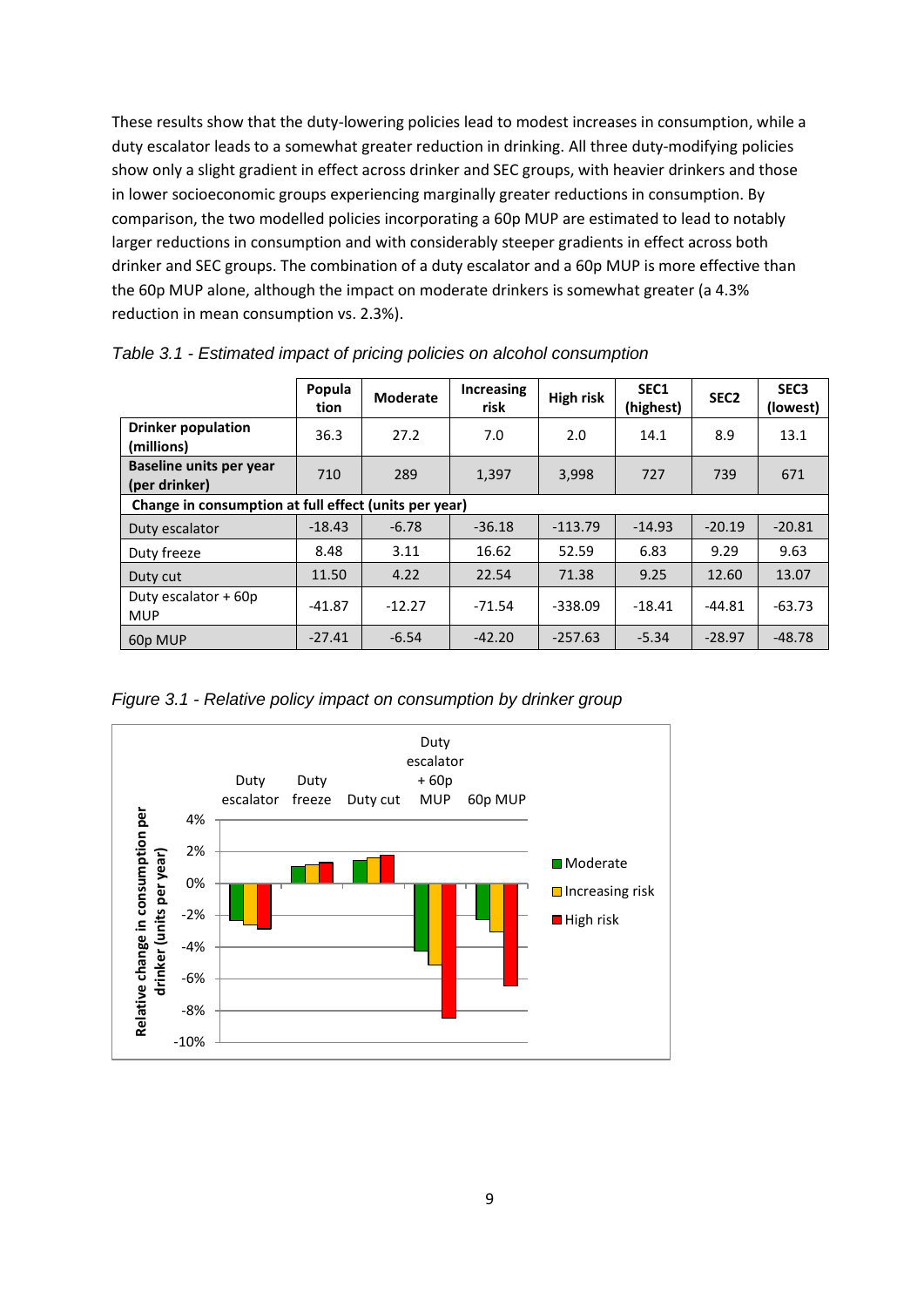

#### <span id="page-9-1"></span>*Figure 3.2 - Relative policy impact on consumption by SEC*

#### <span id="page-9-0"></span>**3.2 Impacts on spending on alcohol**

Baseline spending on alcohol and modelled policy impacts on annual spending are presented in [Table 2.2,](#page-6-0) wit[h Figure 3.3](#page-10-1) and [Figure 3.4](#page-10-2) showing the relative impacts of each policy. These results show similar patterns to the consumption results, with two notable exceptions:

- 1) Directions of effect are reversed, with consumption-reducing policies leading to increased spending and vice versa. This is due to reductions in consumption being more than offset by increases in the price per unit of the alcohol which is still consumed post-policy.
- 2) The socioeconomic gradient is reversed, with higher SEC groups experiencing greater changes in spending across all modelled policies. This is primarily because higher SEC drinkers pay more per unit on average for their alcohol, both through greater preferences for higher-duty products such as wine, but also due to a greater preference for consumption in the on-trade, where prices are higher in general.

|                                                | Popula<br>tion | <b>Moderate</b> | <b>Increasing</b><br>risk | <b>High risk</b> | SEC <sub>1</sub><br>(highest) | SEC <sub>2</sub> | SEC <sub>3</sub><br>(lowest) |  |  |  |
|------------------------------------------------|----------------|-----------------|---------------------------|------------------|-------------------------------|------------------|------------------------------|--|--|--|
| <b>Drinker population</b><br>(millions)        | 36.3           | 27.2            | 7.0                       | 2.0              | 14.1                          | 8.9              | 13.1                         |  |  |  |
| Baseline spend per year<br>(per drinker)       | £644           | £322            | £1,231                    | £2,933           | £675                          | £641             | £611                         |  |  |  |
| Change in spending at full effect (£ per year) |                |                 |                           |                  |                               |                  |                              |  |  |  |
| Duty escalator                                 | 24.39          | 9.58            | 49.91                     | 135.17           | 30.36                         | 25.41            | 17.43                        |  |  |  |
| Duty freeze                                    | $-10.57$       | $-4.12$         | $-21.66$                  | $-58.97$         | $-13.15$                      | $-11.04$         | $-7.54$                      |  |  |  |
| Duty cut                                       | $-14.26$       | $-5.55$         | $-29.22$                  | $-79.59$         | $-17.74$                      | $-14.90$         | $-10.17$                     |  |  |  |
| Duty escalator + 60p<br><b>MUP</b>             | 48.88          | 16.26           | 104.10                    | 296.66           | 65.95                         | 54.57            | 27.47                        |  |  |  |
| 60p MUP                                        | 26.85          | 7.27            | 59.35                     | 177.74           | 38.32                         | 31.87            | 11.76                        |  |  |  |

*Table 3.2 - Estimated impact of pricing policies on consumer spending*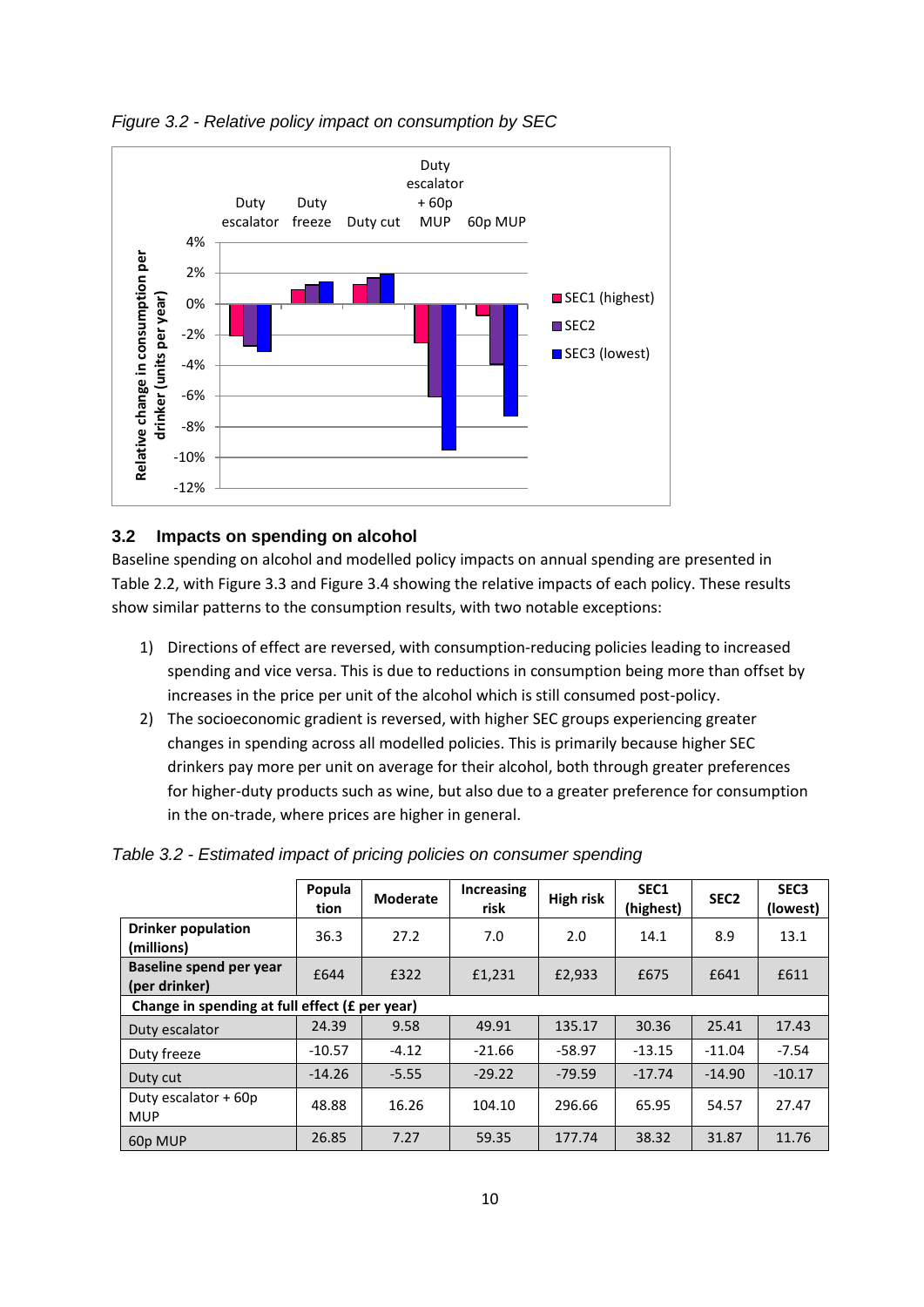

<span id="page-10-1"></span>*Figure 3.3 - Relative policy impacts on spending by drinker group*

<span id="page-10-2"></span>*Figure 3.4 - Relative policy impacts on spending by SEC*



#### <span id="page-10-0"></span>**3.3 Impacts on health outcomes**

The estimated impact of each modelled policy on deaths and hospital admissions over the first 5 years, and in year 20 are shown i[n Table 3.3](#page-11-0) an[d Table 3.4](#page-12-0) respectively. Relative changes in deaths and hospital admissions for all policies in year 20 are illustrated in [Figure 3.5,](#page-13-0) while cumulative changes in admissions over the first 5 years following policy implementation, broken down by drinker group and SEC are presented i[n Figure 3.6](#page-13-1) an[d Figure 3.7.](#page-14-1) These results show that all priceincreasing policies are estimated to lead to substantial reductions in alcohol-related deaths and hospital admissions, while duty reductions would lead to a 2-4% increase over 20 years. For all policies, effects are greatest amongst heavier drinkers and those in lower SEC groups, with the steepest gradients and greatest overall effects being seen for the two policies which incorporate a 60p MUP.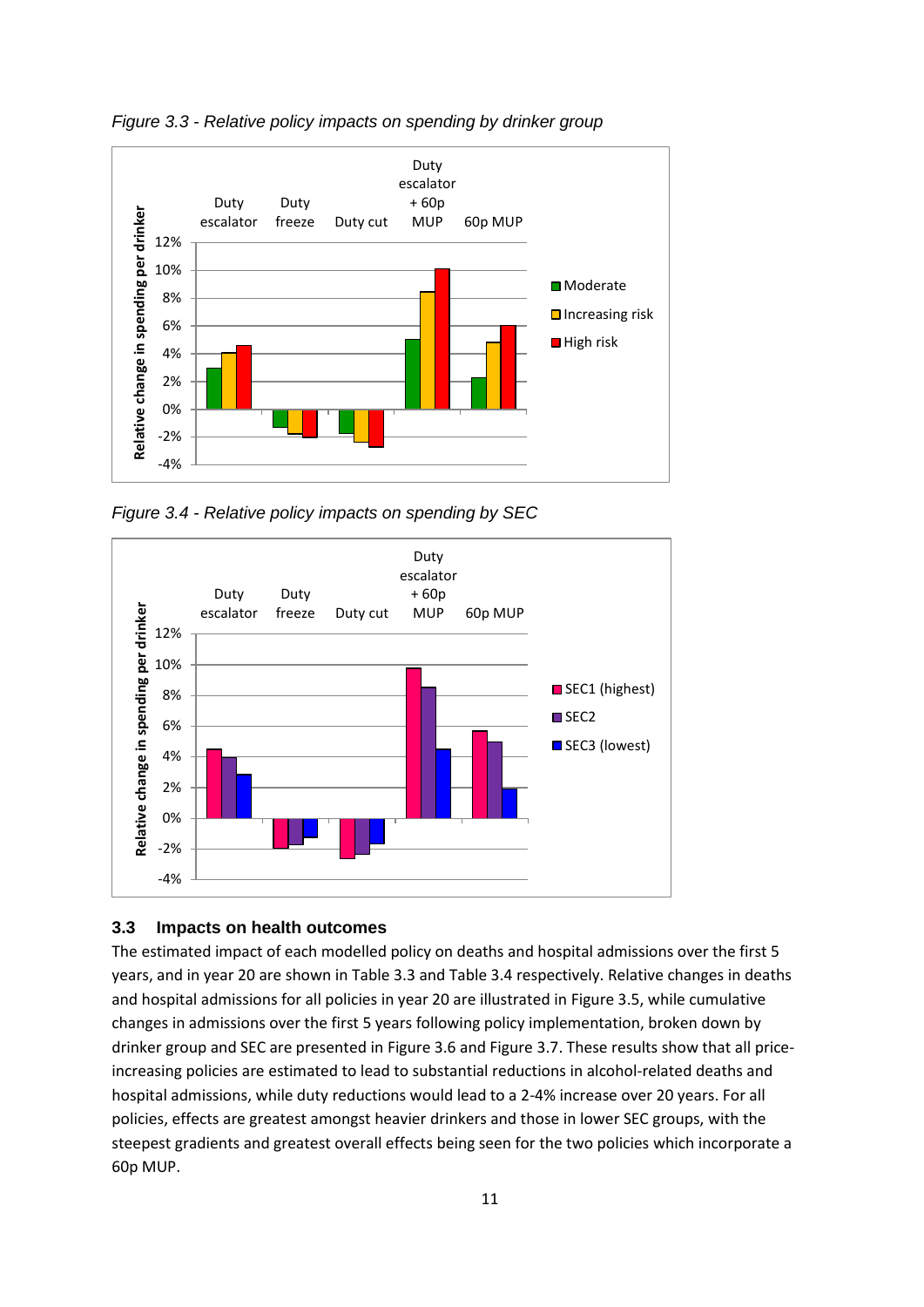*Table 3.3 - Summary of modelled policy impacts on alcohol-attributable deaths*

<span id="page-11-0"></span>

|                                              |                                                          | Population | Moderate | Increasing<br>risk | High<br>risk | SEC1<br>(highest) | SEC <sub>2</sub> | SEC <sub>3</sub><br>(lowest) |
|----------------------------------------------|----------------------------------------------------------|------------|----------|--------------------|--------------|-------------------|------------------|------------------------------|
|                                              | <b>Baseline alcohol-attributable</b><br>deaths per annum | 12,190     | $-2,876$ | 4,991              | 10,075       | 3,283             | 2,684            | 6,223                        |
|                                              |                                                          |            |          |                    |              |                   |                  |                              |
|                                              | Duty escalator                                           | $-1,044$   | -89      | $-494$             | $-461$       | $-249$            | $-241$           | $-554$                       |
| <b>Cumulative change</b>                     | Duty freeze                                              | 466        | 43       | 220                | 203          | 110               | 108              | 248                          |
| in deaths over 5                             | Duty cut                                                 | 774        | 69       | 365                | 340          | 182               | 179              | 413                          |
| years                                        | Duty escalator + 60p MUP                                 | $-3,444$   | $-247$   | $-1,237$           | $-1,960$     | $-48$             | $-598$           | $-2,799$                     |
|                                              | 60p MUP                                                  | $-2,684$   | $-179$   | $-874$             | $-1,631$     | 169               | $-405$           | $-2,448$                     |
|                                              | Duty escalator                                           | $-544$     | $-17$    | $-263$             | $-265$       | $-129$            | $-123$           | $-293$                       |
|                                              | Duty freeze                                              | 258        | 9        | 124                | 124          | 61                | 58               | 139                          |
| Change in deaths in<br>year 10               | Duty cut                                                 | 355        | 14       | 171                | 171          | 83                | 80               | 192                          |
|                                              | Duty escalator + 60p MUP                                 | $-1,221$   | $-35$    | $-455$             | $-731$       | $-66$             | $-213$           | $-941$                       |
|                                              | 60p MUP                                                  | $-810$     | $-23$    | $-254$             | $-532$       | 51                | $-110$           | $-750$                       |
|                                              | Duty escalator                                           | $-733$     | $-47$    | $-351$             | $-335$       | $-164$            | $-163$           | $-406$                       |
|                                              | Duty freeze                                              | 344        | 23       | 165                | 156          | 77                | 77               | 191                          |
| Change in deaths in<br>year 20 (full effect) | Duty cut                                                 | 474        | 33       | 227                | 214          | 105               | 106              | 263                          |
|                                              | Duty escalator + 60p MUP                                 | $-1,722$   | $-88$    | $-639$             | $-995$       | $-102$            | $-303$           | $-1,317$                     |
|                                              | 60p MUP                                                  | $-1,166$   | $-50$    | $-370$             | $-745$       | 47                | $-169$           | $-1,044$                     |
|                                              | Duty escalator                                           | $-6.0%$    | 1.6%     | $-7.0%$            | $-3.3%$      | $-5.0%$           | $-6.1%$          | $-6.5%$                      |
| Relative change in                           | Duty freeze                                              | 2.8%       | $-0.8%$  | 3.3%               | 1.5%         | 2.3%              | 2.9%             | 3.1%                         |
| deaths per annum                             | Duty cut                                                 | 3.9%       | $-1.1%$  | 4.5%               | 2.1%         | 3.2%              | 3.9%             | 4.2%                         |
| (full effect)                                | Duty escalator + 60p MUP                                 | $-14.1%$   | 3.1%     | $-12.8%$           | $-9.9%$      | $-3.1%$           | $-11.3%$         | $-21.2%$                     |
|                                              | 60p MUP                                                  | $-9.6%$    | 1.8%     | $-7.4%$            | $-7.4%$      | 1.4%              | $-6.3%$          | $-16.8%$                     |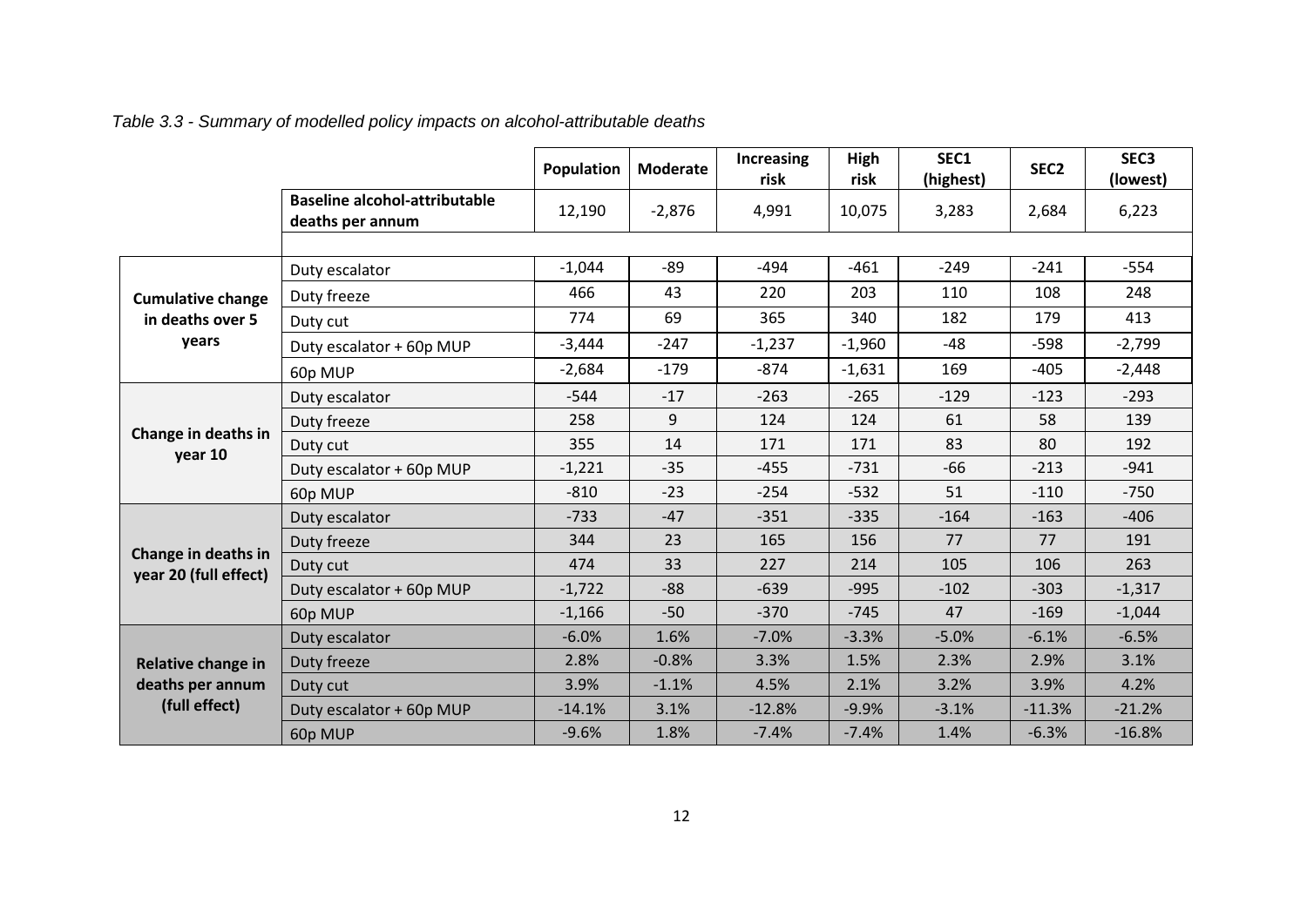<span id="page-12-0"></span>

|                          |                                                                       | Population | <b>Moderate</b> | Increasing<br>risk | High<br>risk | SEC1<br>(highest) | SEC <sub>2</sub> | SEC <sub>3</sub><br>(lowest) |
|--------------------------|-----------------------------------------------------------------------|------------|-----------------|--------------------|--------------|-------------------|------------------|------------------------------|
|                          | <b>Baseline alcohol-attributable</b><br>hospital admissions per annum | 262,166    | 36,760          | 105,230            | 120,176      | 61,437            | 55,487           | 145,242                      |
|                          |                                                                       |            |                 |                    |              |                   |                  |                              |
|                          | Duty escalator                                                        | $-26,763$  | $-6,372$        | $-11,220$          | $-9,171$     | $-5,535$          | $-5,974$         | $-15,255$                    |
| <b>Cumulative change</b> | Duty freeze                                                           | 12,160     | 2,926           | 4,981              | 4,253        | 2,444             | 2,661            | 7,055                        |
| in admissions over 5     | Duty cut                                                              | 19,857     | 4,765           | 8,023              | 7,069        | 3,955             | 4,320            | 11,582                       |
| years                    | Duty escalator + 60p MUP                                              | $-91,836$  | $-19,181$       | $-33,367$          | $-39,288$    | $-5,493$          | $-17,050$        | $-69,293$                    |
|                          | 60p MUP                                                               | $-72,650$  | $-14,158$       | $-24,858$          | $-33,635$    | $-649$            | $-12,286$        | $-59,715$                    |
|                          | Duty escalator                                                        | $-10,314$  | $-2,216$        | $-4,162$           | $-3,935$     | $-2,010$          | $-2,131$         | $-6,172$                     |
| Change in                | Duty freeze                                                           | 5,045      | 1,064           | 1,928              | 2,054        | 929               | 995              | 3,122                        |
| admissions in year       | Duty cut                                                              | 6,953      | 1,469           | 2,628              | 2,855        | 1,265             | 1,361            | 4,326                        |
| 10                       | Duty escalator + 60p MUP                                              | $-23,498$  | $-4,733$        | $-8,512$           | $-10,253$    | $-1,780$          | $-3,859$         | $-17,859$                    |
|                          | 60p MUP                                                               | $-15,987$  | $-2,923$        | $-5,226$           | $-7,837$     | 60                | $-2,035$         | $-14,012$                    |
|                          | Duty escalator                                                        | $-10,692$  | $-2,297$        | $-4,342$           | $-4,054$     | $-1,848$          | $-2,110$         | $-6,735$                     |
| Change in                | Duty freeze                                                           | 5,220      | 1,099           | 2,008              | 2,113        | 851               | 983              | 3,386                        |
| admissions in year       | Duty cut                                                              | 7,186      | 1,518           | 2,737              | 2,931        | 1,159             | 1,345            | 4,682                        |
| 20 (full effect)         | Duty escalator + 60p MUP                                              | $-24,812$  | $-4,847$        | $-9,017$           | $-10,948$    | $-1,430$          | $-3,668$         | $-19,714$                    |
|                          | 60p MUP                                                               | $-17,040$  | $-2,969$        | $-5,594$           | $-8,478$     | 277               | $-1,847$         | $-15,470$                    |
|                          | Duty escalator                                                        | $-4.1%$    | $-6.2%$         | $-4.1%$            | $-3.4%$      | $-3.0%$           | $-3.8%$          | $-4.6%$                      |
| Relative change in       | Duty freeze                                                           | 2.0%       | 3.0%            | 1.9%               | 1.8%         | 1.4%              | 1.8%             | 2.3%                         |
| admissions per           | Duty cut                                                              | 2.7%       | 4.1%            | 2.6%               | 2.4%         | 1.9%              | 2.4%             | 3.2%                         |
| annum (full effect)      | Duty escalator + 60p MUP                                              | $-9.5%$    | $-13.2%$        | $-8.6%$            | $-9.1%$      | $-2.3%$           | $-6.6%$          | $-13.6%$                     |
|                          | 60p MUP                                                               | $-6.5%$    | $-8.1%$         | $-5.3%$            | $-7.1%$      | 0.5%              | $-3.3%$          | $-10.7%$                     |

*Table 3.4 - Summary of modelled policy impacts on alcohol-attributable hospital admissions (narrow measure)*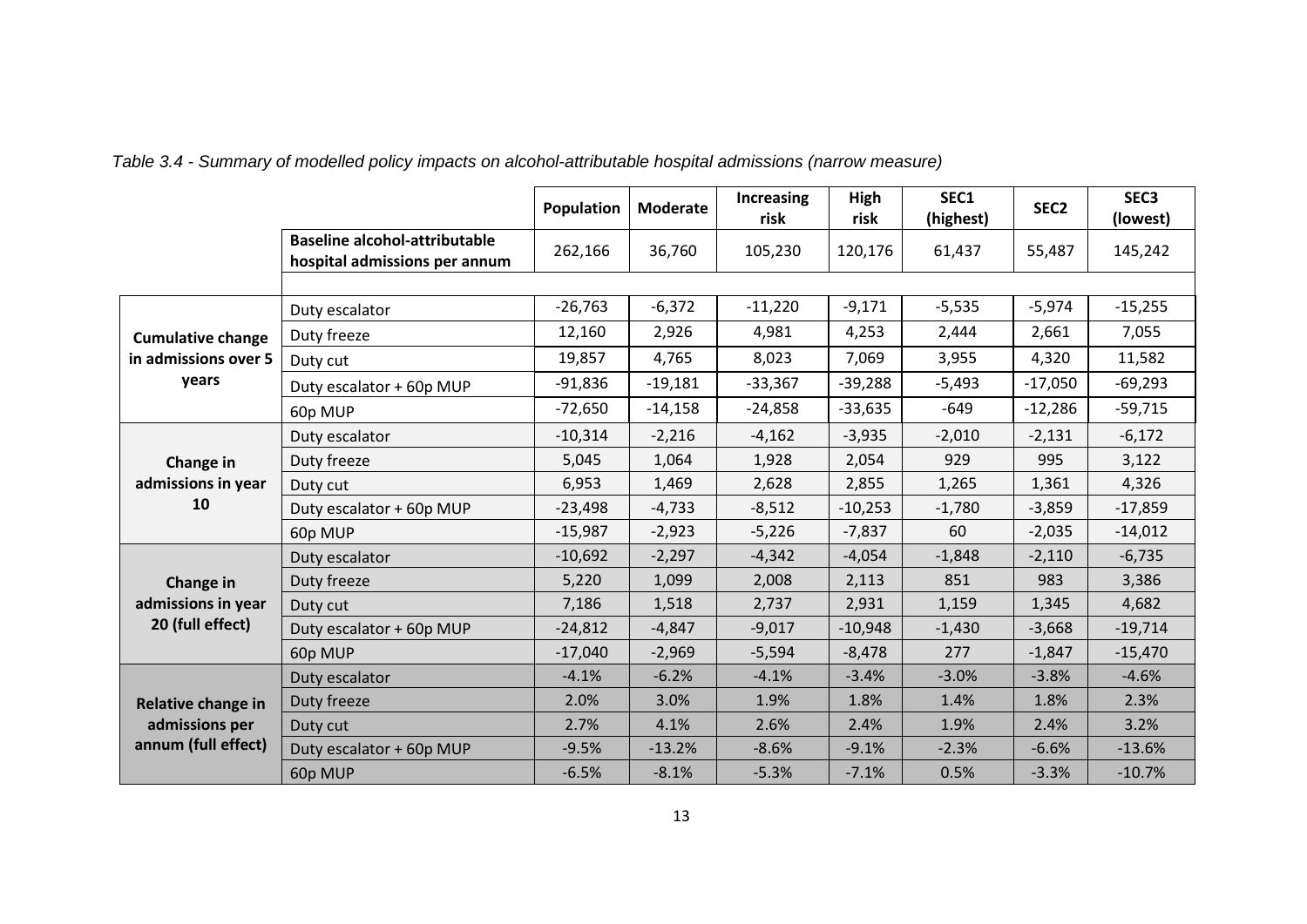

<span id="page-13-0"></span>*Figure 3.5 - Summary of relative changes in health outcomes in year 20*

<span id="page-13-1"></span>*Figure 3.6 - Summary of changes in alcohol-related hospital admissions (narrow measure) by drinker group over first 5 years of modelled policies*

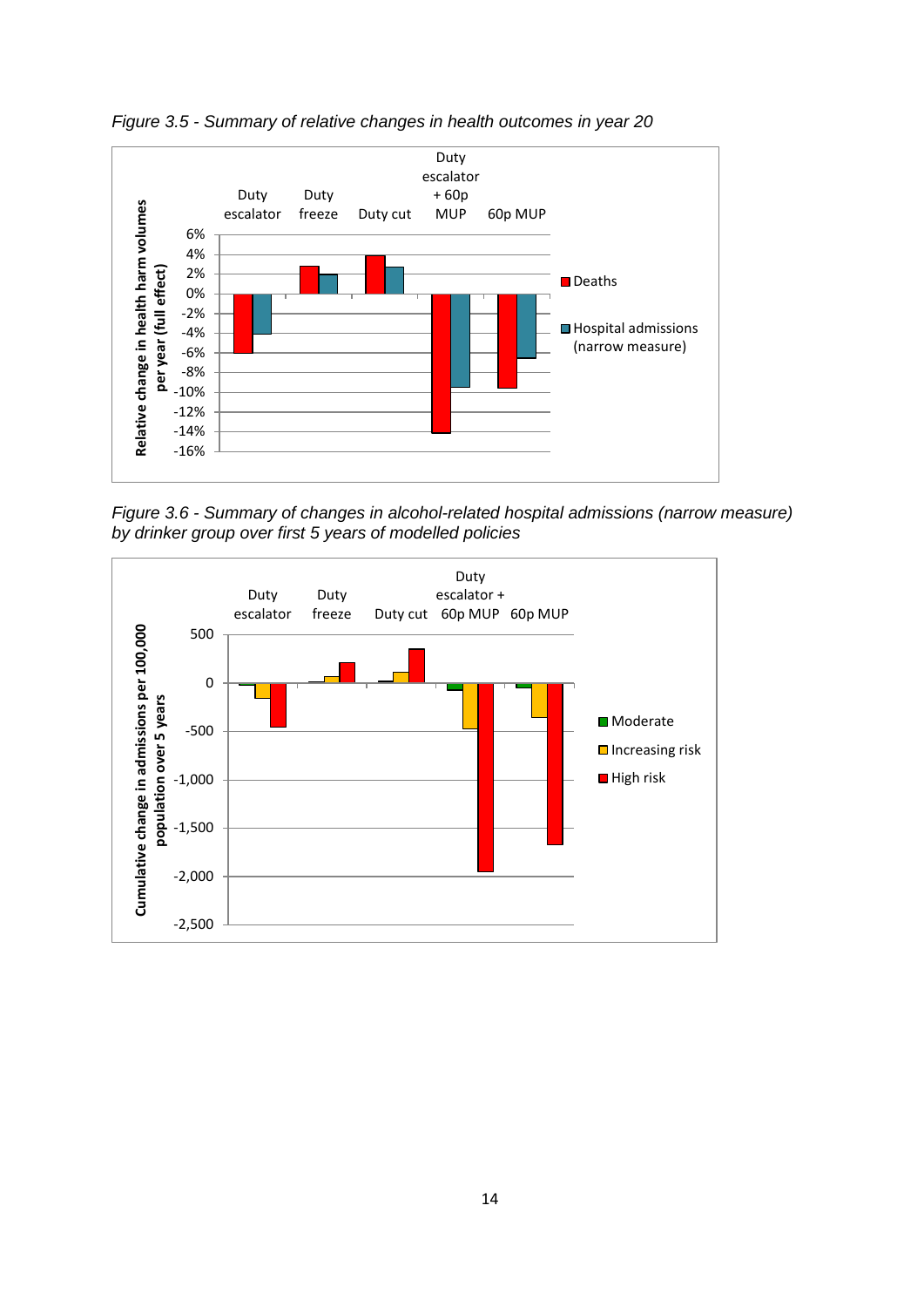<span id="page-14-1"></span>*Figure 3.7 - Summary of changes in alcohol-related hospital admissions (narrow measure) by SEC over first 5 years of modelled policies*



#### <span id="page-14-0"></span>**3.4 Impacts on crime and workplace outcomes**

The estimated impact of all modelled policies on alcohol-attributable crime and workplace absence over the first 5 years following policy implementation are presented i[n Table 3.5](#page-14-2) and [Table 3.6](#page-15-1) and illustrated i[n Figure 3.8.](#page-15-2) Similar patterns are observed as for consumption levels, with a duty freeze and duty cut leading to increases in both crime and workplace absence, while a duty escalator and a 60p MUP would lead to substantial reductions in both outcomes, with their combination producing the greatest effects – 441,000 fewer criminal offences and 2.1m fewer days absence over 5 years.

<span id="page-14-2"></span>

| Table 3.5 - Estimated impact of modelled policies on crime outcomes |
|---------------------------------------------------------------------|
|---------------------------------------------------------------------|

|                       |                                                                | Population | <b>Moderate</b> | <b>Increasing risk</b> | <b>High risk</b> |
|-----------------------|----------------------------------------------------------------|------------|-----------------|------------------------|------------------|
|                       | <b>Baseline alcohol-</b><br>attributable offences per<br>annum | 1,420,924  | 669,474         | 467,379                | 284,071          |
|                       |                                                                |            |                 |                        |                  |
|                       | Duty escalator                                                 | $-134,049$ | $-85,131$       | -41,730                | $-7,189$         |
| <b>Cumulative</b>     | Duty freeze                                                    | 59,398     | 38,486          | 17,922                 | 2,991            |
| change in<br>offences | Duty cut                                                       | 94,420     | 61,195          | 28,479                 | 4,746            |
| over 5 years          | Duty escalator + 60p MUP                                       | $-440,813$ | $-252,156$      | $-151,262$             | $-37,394$        |
|                       | 60p MUP                                                        | $-350,814$ | $-193,114$      | $-124,385$             | $-33,314$        |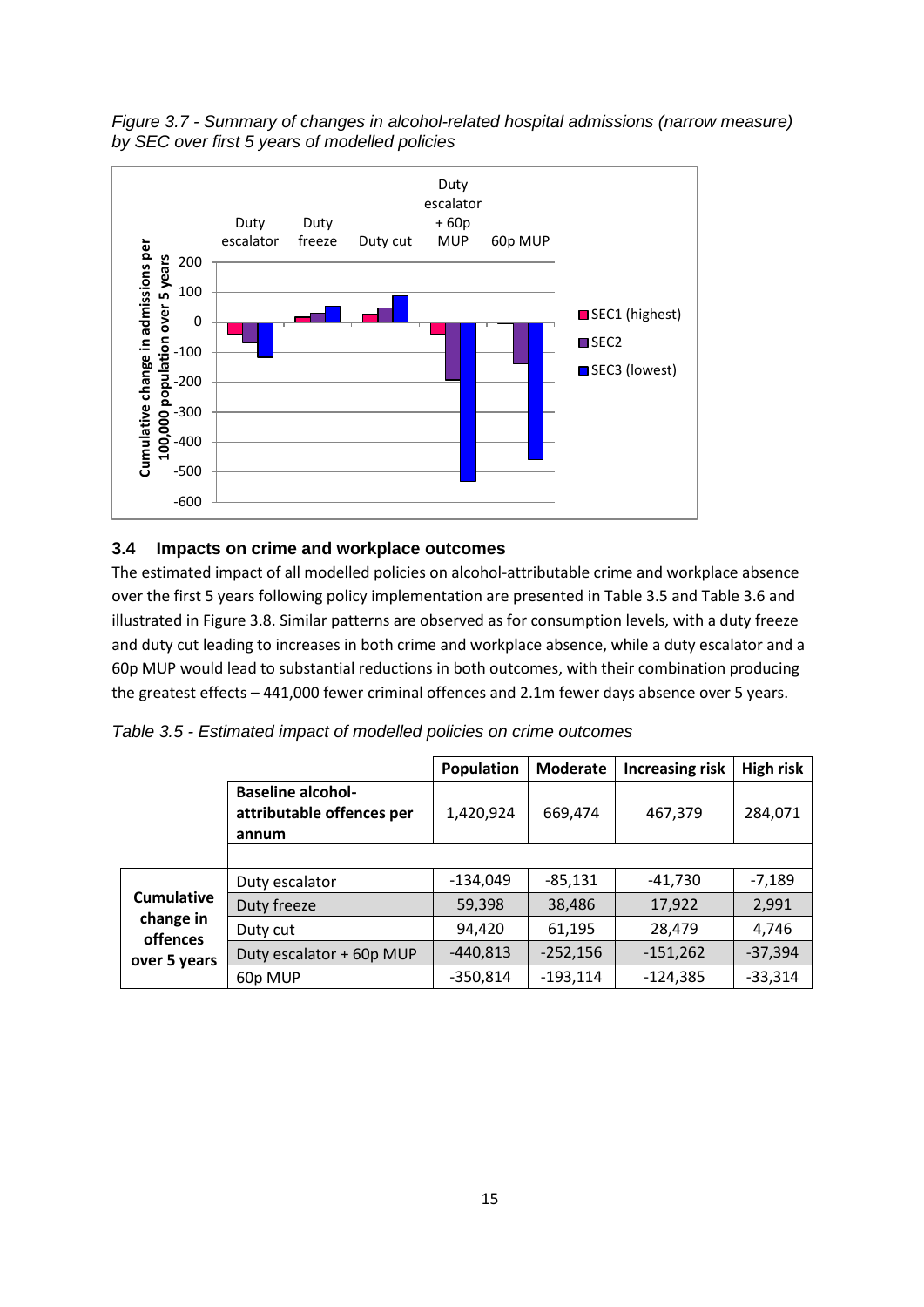|                         |                                                                         | <b>Population</b> | <b>Moderate</b> | <b>Increasing risk</b> | <b>High risk</b> |
|-------------------------|-------------------------------------------------------------------------|-------------------|-----------------|------------------------|------------------|
|                         | <b>Baseline annual alcohol-</b><br>attributable days absence<br>(,000s) | 7,709             | 3,469           | 2,725                  | 1,515            |
|                         |                                                                         |                   |                 |                        |                  |
| Cumulative              | Duty escalator                                                          | -707              | $-415$          | $-241$                 | $-51$            |
| change in               | Duty freeze                                                             | 314               | 190             | 103                    | 21               |
| days                    | Duty cut                                                                | 499               | 301             | 164                    | 34               |
| absence<br>over 5 years | Duty escalator + 60p MUP                                                | $-2,147$          | $-1,133$        | $-766$                 | $-248$           |
| (,000s)                 | 60p MUP                                                                 | $-1,672$          | -842            | $-610$                 | $-219$           |

<span id="page-15-1"></span>*Table 3.6 - Estimated impact of modelled policies on workplace absence*

<span id="page-15-2"></span>*Figure 3.8 - Summary of changes in alcohol-related crime and workplace absence*



#### <span id="page-15-0"></span>**3.5 Impacts on the exchequer, retailers and societal costs**

The estimated impact over the first 5 years of all modelled policies on exchequer receipts (duty and VAT) from alcohol sales is presented i[n Table 3.7](#page-17-0) and [Figure 3.9,](#page-19-0) showing that a duty freeze would lead to a loss to the exchequer in excess of £1bn compared to raising duty in line with inflation. A 2% duty cut, followed by a freeze is estimated to lead to an even greater loss of £2.2bn over the same period. By contrast the reinstatement of the duty escalator would lead to an estimated gain to the exchequer of £1.8bn, rising to £2.2bn with the addition of a 60p MUP (which would lead to a smaller £380m gain in isolation).

Estimated changes in revenue to retailers from alcohol sales over the first 5 years of all modelled policies are presented in [Figure 3.10](#page-20-2) an[d Table 3.8.](#page-18-0) Estimated impacts on the on- and off-trade are small but mixed for duty-only policies, while the off-trade is estimated to gain significantly from the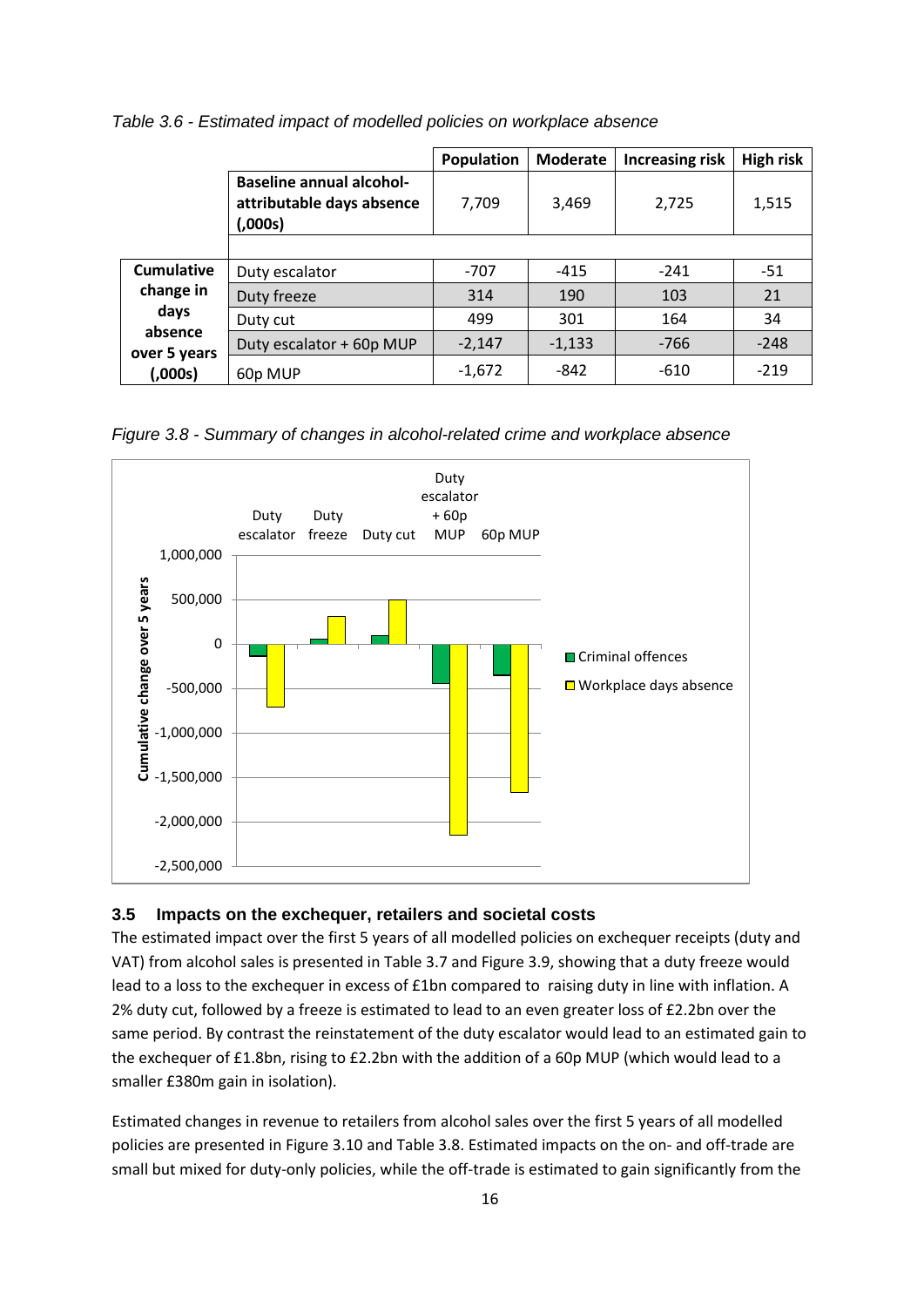introduction of a 60p MUP (in excess of £4bn over 5 years). The on-trade is estimated to experience a small loss in revenue (around £200m) over the same period under MUP.

Excluding these economic impacts, the cumulative saving to society over 5 years through reduced NHS health care costs, improved population health, reduced crime and workplace absence are presented in [Table 3.9](#page-19-1) an[d Figure 3.11.](#page-20-3) This results show that freezing duty would cost society over £540m, while cutting duty would cost £870m. A 2% duty escalator would save £1.2bn, a 60p MUP £3.2bn and the two in combination over £4bn over 5 years. The majority of these savings (approx. 80%) are estimated to come from improved population health and reduced costs associated with alcohol-related crime. Note that these figures are not an estimate of the full societal cost, as many factors such as the harms of drinking on others beyond the drinker themselves are not included.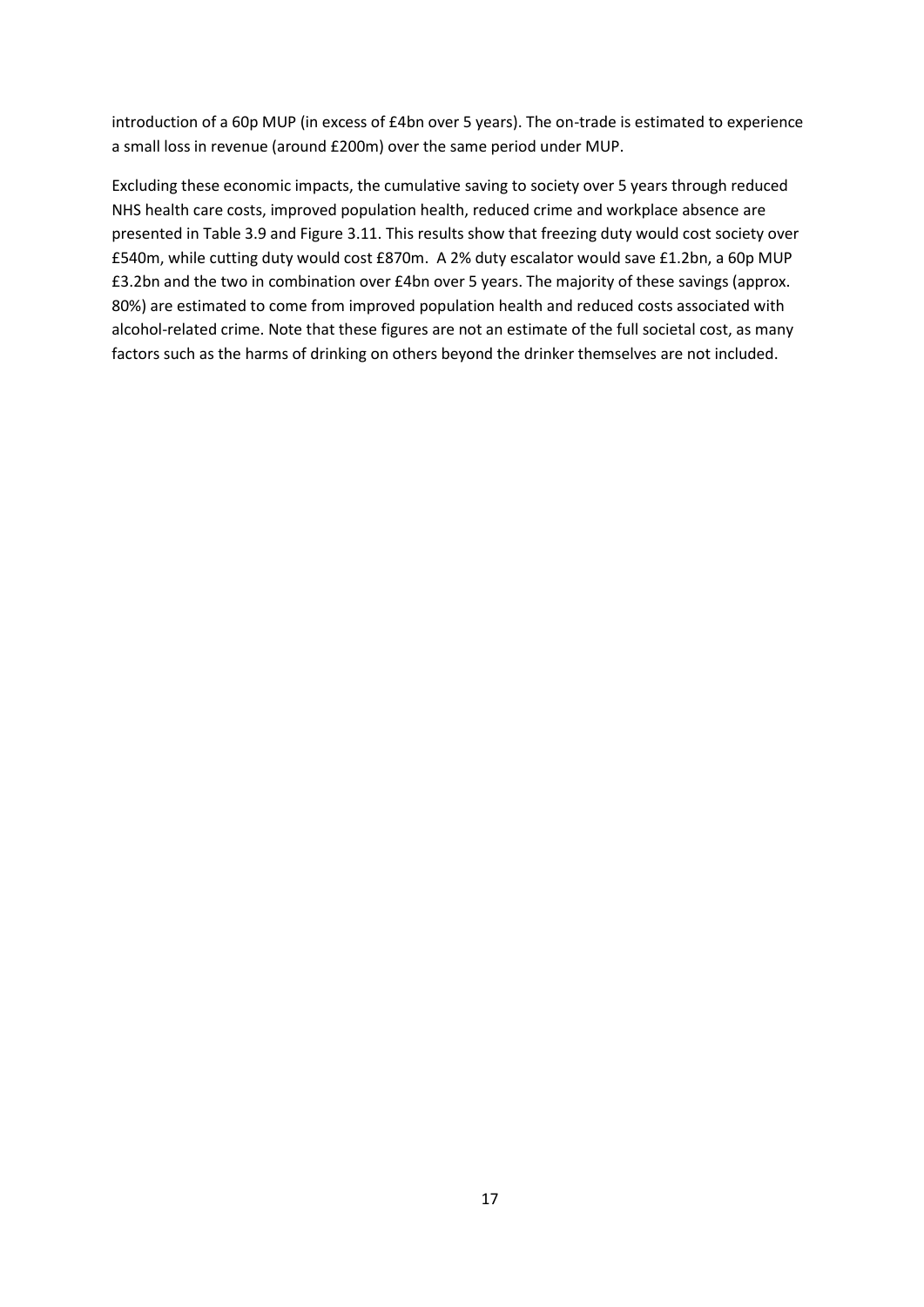<span id="page-17-0"></span>

|              |                          | <b>Baseline tax</b> | Estimated annual change from baseline in duty + VAT revenue to government<br>(fm) |           |           |           |           |                                |  |  |
|--------------|--------------------------|---------------------|-----------------------------------------------------------------------------------|-----------|-----------|-----------|-----------|--------------------------------|--|--|
|              |                          | receipts (£m)       | <b>Y1</b>                                                                         | <b>Y2</b> | Υ3        | Υ4        | Υ5        | <b>Cumulative over 5 years</b> |  |  |
|              | Duty escalator           |                     | £35.9                                                                             | £69.6     | £101.7    | £132.1    | £161.2    | £500                           |  |  |
|              | Duty freeze              |                     | $-£13.0$                                                                          | $-£38.7$  | $-£67.9$  | $-£96.4$  | $-£123.1$ | $-E339$                        |  |  |
| On-<br>trade | Duty cut                 | £4,691              | $-£58.6$                                                                          | $-£106.0$ | $-E132.9$ | $-£158.8$ | $-f182.3$ | $-£639$                        |  |  |
|              | Duty escalator + 60p MUP |                     | £35.7                                                                             | £70.7     | £103.9    | £135.6    | £165.7    | £511                           |  |  |
|              | 60p MUP                  |                     | $-£0.5$                                                                           | $-£0.5$   | $-£0.5$   | -£0.4     | $-£0.4$   | $-E2$                          |  |  |
|              | Duty escalator           |                     | £95.0                                                                             | £186.1    | £272.9    | £355.3    | £433.2    | £1,342                         |  |  |
| Off-         | Duty freeze              |                     | $-£9.9$                                                                           | $-£66.5$  | $-£137.5$ | $-E209.4$ | $-E278.4$ | $-E702$                        |  |  |
| trade        | Duty cut                 | £6,256              | $-£147.0$                                                                         | $-E266.0$ | $-E333.7$ | $-E399.2$ | $-£458.6$ | $-£1,605$                      |  |  |
|              | Duty escalator + 60p MUP |                     | £163.6                                                                            | £253.4    | £339.0    | £420.2    | £497.1    | £1,673                         |  |  |
|              | 60p MUP                  |                     | £81.3                                                                             | £78.6     | £75.9     | £73.3     | £70.9     | £380                           |  |  |
|              | Duty escalator           |                     | £130.8                                                                            | £255.7    | £374.6    | £487.4    | £594.4    | £1,843                         |  |  |
|              | Duty freeze              |                     | $-E22.9$                                                                          | $-£105.3$ | $-E205.4$ | $-£305.8$ | $-£401.5$ | $-£1,041$                      |  |  |
| <b>Total</b> | Duty cut                 | £10,947             | $-E205.7$                                                                         | $-E372.0$ | $-£466.6$ | $-£557.9$ | $-£640.8$ | $-E2,243$                      |  |  |
|              | Duty escalator + 60p MUP |                     | £199.3                                                                            | £324.1    | £442.9    | £555.8    | £662.8    | £2,185                         |  |  |
|              | 60p MUP                  |                     | £80.8                                                                             | £78.1     | £75.5     | £72.9     | £70.4     | £378                           |  |  |

*Table 3.7 - Summary of modelled policy impacts on exchequer revenue over 5 years*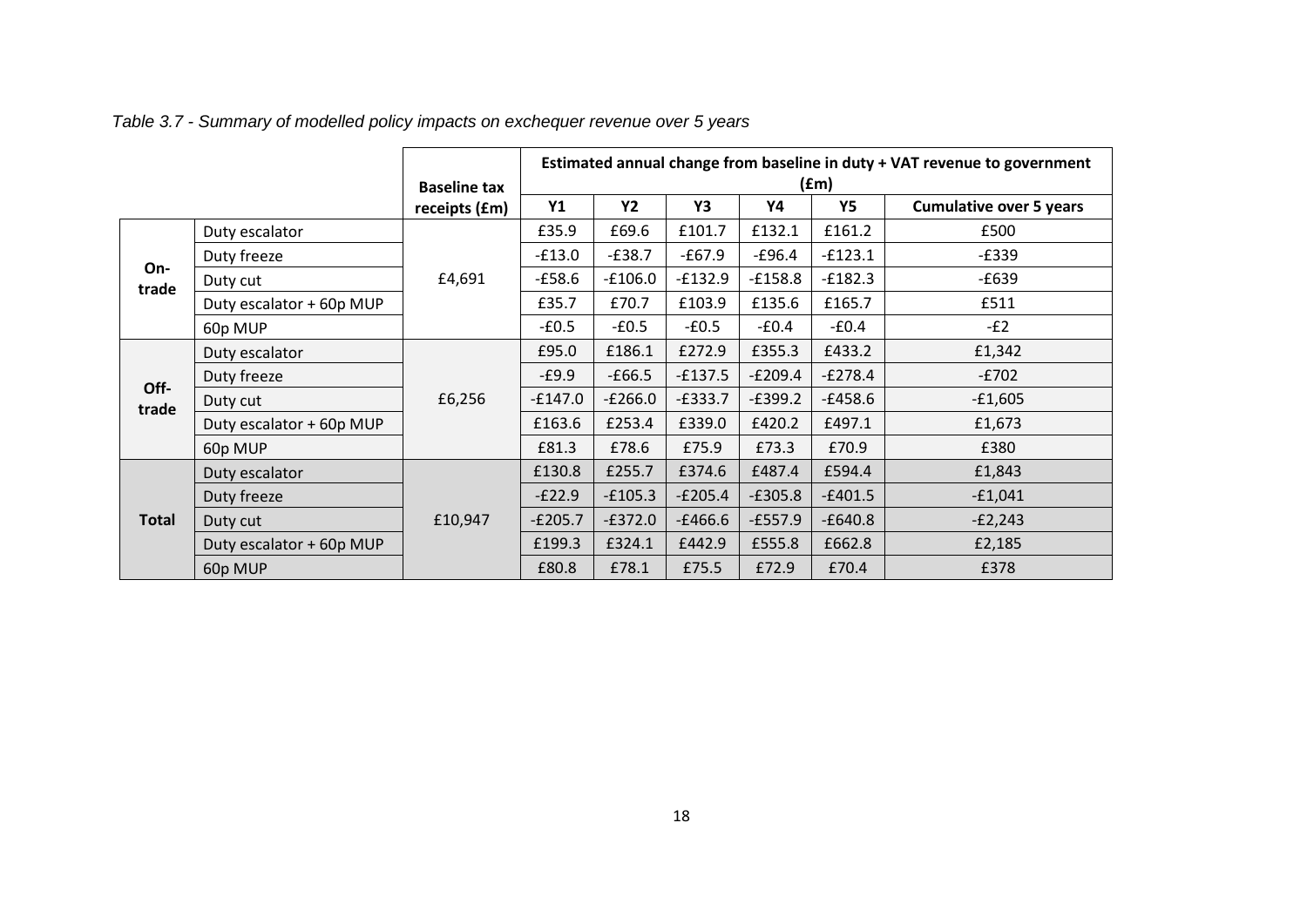# *Table 3.8 - Summary of modelled policy impacts on retailer revenue over 5 years*

<span id="page-18-0"></span>

|              |                          | <b>Baseline</b> |           |          |          |          |           | Estimated annual change from baseline in retailer revenue (£m) |
|--------------|--------------------------|-----------------|-----------|----------|----------|----------|-----------|----------------------------------------------------------------|
|              |                          | revenue (£m)    | <b>Y1</b> | Y2       | Y3       | Υ4       | <b>Y5</b> | <b>Cumulative over 5 years</b>                                 |
|              | Duty escalator           |                 | $-£15.6$  | $-£26.4$ | $-£34.6$ | $-£40.9$ | $-£46.2$  | $-£164$                                                        |
|              | Duty freeze              | £9,174          | £5.3      | £21.0    | £39.2    | £58.9    | £77.1     | £202                                                           |
| On-<br>trade | Duty cut                 |                 | £37.9     | £69.1    | £87.1    | £104.7   | £120.8    | £420                                                           |
|              | Duty escalator + 60p MUP |                 | $-£50.5$  | $-£57.8$ | $-£62.6$ | $-£65.8$ | $-£68.0$  | $-E305$                                                        |
|              | 60p MUP                  |                 | $-£36.7$  | $-£35.5$ | $-E34.3$ | $-£33.1$ | $-£32.0$  | $-E171$                                                        |
|              | Duty escalator           | £3,225          | £29.4     | £74.7    | £124.5   | £175.0   | £222.7    | £626                                                           |
| Off-         | Duty freeze              |                 | $-£36.9$  | $-£41.7$ | $-£34.9$ | $-E23.2$ | $-£9.9$   | -£147                                                          |
| trade        | Duty cut                 |                 | £21.8     | £39.7    | £50.0    | £60.1    | £69.3     | £241                                                           |
|              | Duty escalator + 60p MUP |                 | £876.7    | £890.7   | £910.1   | £931.1   | £950.6    | £4,559                                                         |
|              | 60p MUP                  |                 | £929.8    | £898.4   | £868.0   | £838.7   | £810.3    | £4,345                                                         |
|              | Duty escalator           |                 | £13.8     | £48.4    | £90.0    | £134.1   | £176.5    | £463                                                           |
|              | Duty freeze              |                 | $-£31.6$  | $-E20.7$ | £4.3     | £35.7    | £67.3     | £55                                                            |
| <b>Total</b> | Duty cut                 | £12,399         | £59.7     | £108.7   | £137.1   | £164.7   | £190.1    | £660                                                           |
|              | Duty escalator + 60p MUP |                 | £826.2    | £832.9   | £847.4   | £865.4   | £882.6    | £4,254                                                         |
|              | 60p MUP                  |                 | £893.1    | £862.9   | £833.8   | £805.6   | £778.3    | £4,174                                                         |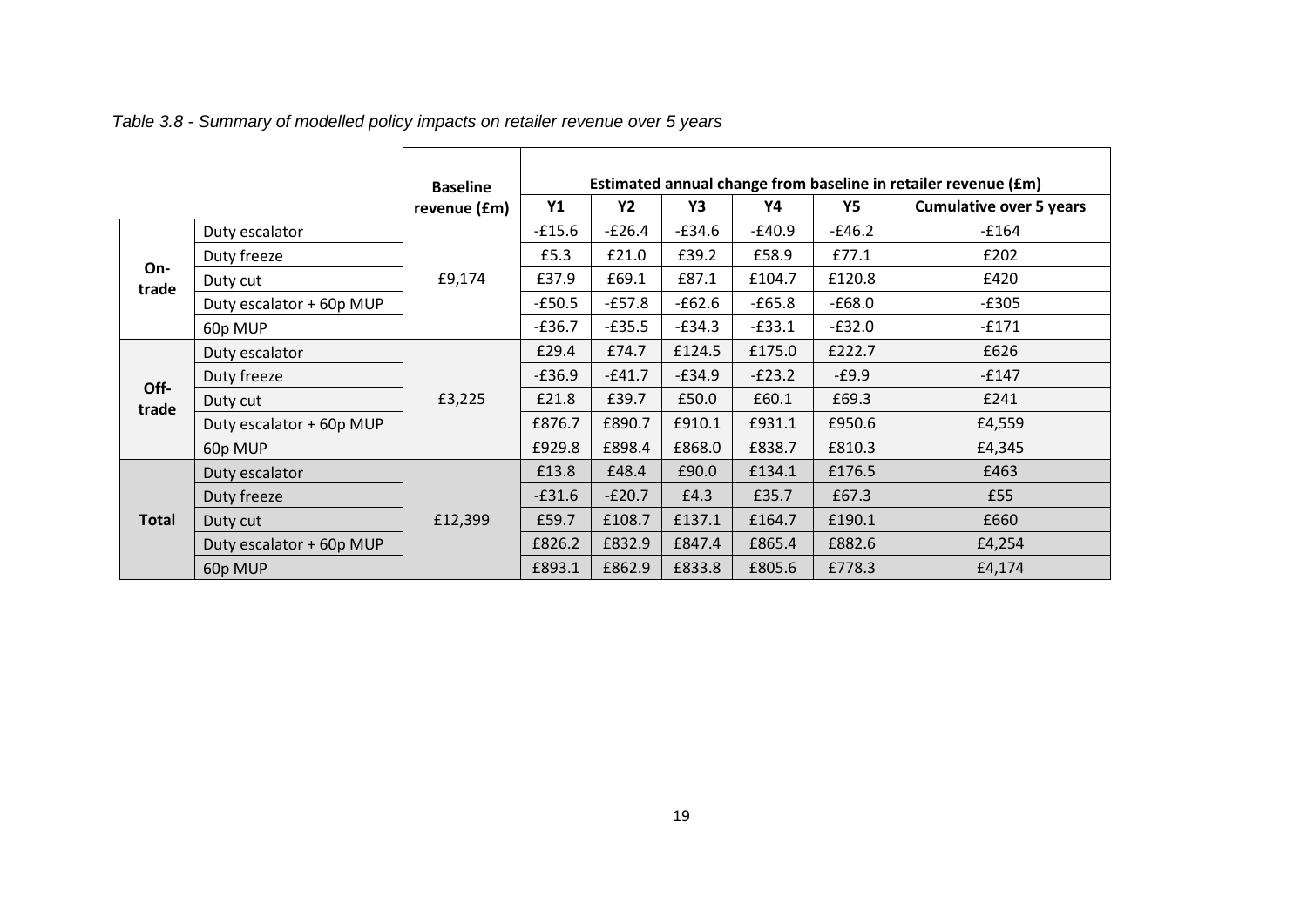<span id="page-19-1"></span>*Table 3.9 - Summary of financial valuation of policy impacts on health, crime and workplace related harm over first 5 years*

|                                            |                                    | Cumulative saving over 5 years (£m)      |                              |                |                          |              |
|--------------------------------------------|------------------------------------|------------------------------------------|------------------------------|----------------|--------------------------|--------------|
|                                            |                                    | <b>Direct</b><br>health<br>care<br>costs | <b>QALY</b><br>valuatio<br>n | Crime<br>costs | Work<br>absence<br>costs | <b>Total</b> |
|                                            |                                    | £6,954.                                  |                              | £27,223.       |                          | £31,001.     |
|                                            | Baseline cost (£m)                 | 2                                        |                              | 7              | £3,176.8                 | 1            |
|                                            |                                    |                                          |                              |                |                          |              |
|                                            | Duty escalator                     | £132.4                                   | £304.5                       | £534.0         | £59.2                    | £1,030.1     |
| <b>Absolut</b><br>e value<br>οf<br>savings | Duty freeze                        | $-660.1$                                 | $-£136.8$                    | $-E238.1$      | $-E26.4$                 | $-£461.4$    |
|                                            | Duty cut                           | -£99.0                                   | $-E231.8$                    | $-E381.7$      | $-E42.3$                 | -£754.9      |
|                                            | Duty escalator + 60p<br><b>MUP</b> | £483.0                                   | £1,163.0                     | £1,750.6       | £176.4                   | £3,573.1     |
|                                            | 60p MUP                            | £389.5                                   | £946.7                       | £1,387.9       | £136.1                   | £2,860.3     |

<span id="page-19-0"></span>*Figure 3.9 - Estimated change in exchequer receipts over 5 years*

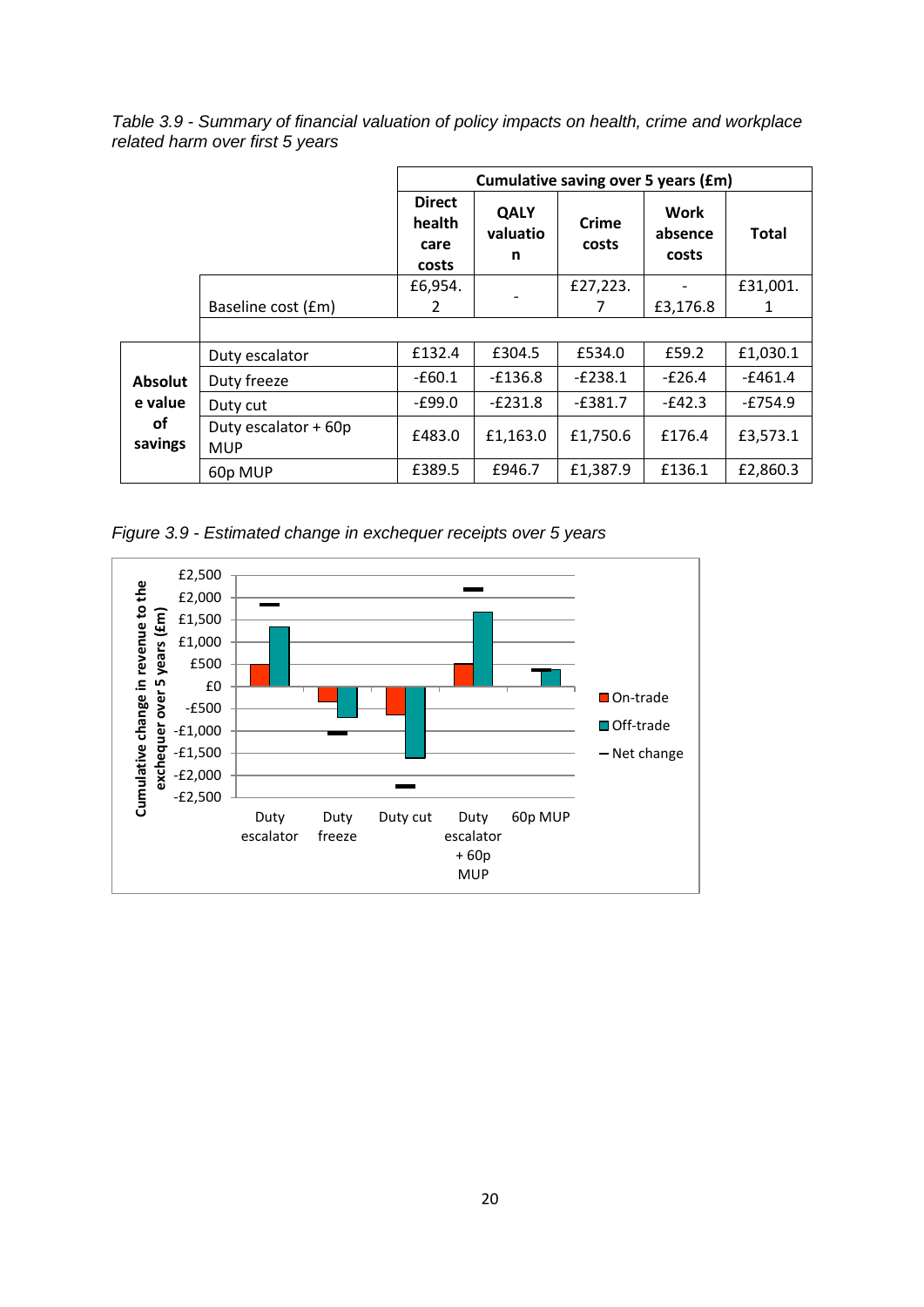

<span id="page-20-2"></span>*Figure 3.10 - Estimated change in retailer revenue over 5 years*

<span id="page-20-3"></span>*Figure 3.11 - Breakdown of cumulative value of harm reductions over 5 years by outcome*



#### <span id="page-20-0"></span>**3.6 Sensitivity analyses**

#### <span id="page-20-1"></span>**3.6.1 HMRC price elasticities**

The impact on alcohol consumption, annual spending on alcohol, alcohol-related deaths and alcoholrelated hospital admissions of using alternative elasticity estimates calculated by HMRC (14) is shown in [Table 3.10](#page-21-0) and [Figure 3.12.](#page-21-1) These results show that the alternative elasticities lead to larger changes in alcohol consumption, lesser impacts on spending and greater changes in alcohol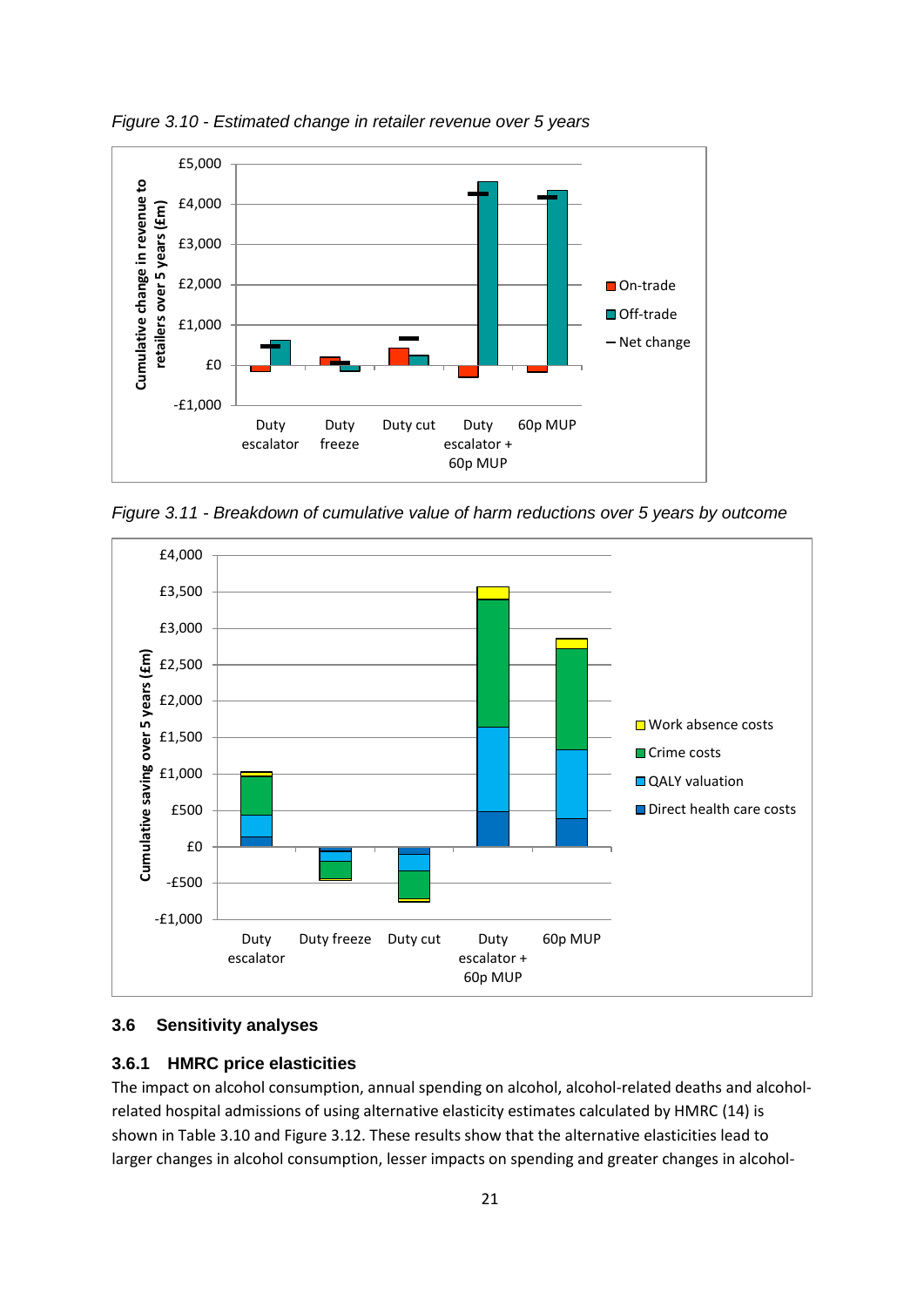related health outcomes across all four policies. These differences are substantially greater for those policies which incorporate a 60p MUP, where the HMRC elasticities lead to effect estimates of around double those of the base case elasticities.

|                    | <b>Elasticities</b> | Change in<br>consumption<br>p.a. (full<br>effect) | Change in<br>spending p.a.<br>(full effect) | Change in<br>deaths p.a.<br>(full effect) | Change in<br>hospital<br>admissions p.a.<br>(full effect) |
|--------------------|---------------------|---------------------------------------------------|---------------------------------------------|-------------------------------------------|-----------------------------------------------------------|
| Duty escalator     | Base case           | $-18.43$                                          | 24.39                                       | $-733$                                    | $-10,692$                                                 |
|                    | <b>HMRC</b>         | $-21.25$                                          | 21.90                                       | $-879$                                    | $-12,410$                                                 |
| <b>Duty freeze</b> | Base case           | 8.48                                              | $-10.57$                                    | 344                                       | 5,220                                                     |
|                    | <b>HMRC</b>         | 9.81                                              | $-9.67$                                     | 410                                       | 5,979                                                     |
| Duty escalator +   | Base case           | $-41.87$                                          | 48.88                                       | $-1,722$                                  | $-24,812$                                                 |
| 60p MUP            | <b>HMRC</b>         | -78.78                                            | 14.33                                       | $-3,605$                                  | $-46.302$                                                 |
| 60p MUP            | Base case           | $-27.41$                                          | 26.85                                       | $-1,166$                                  | $-17,040$                                                 |
|                    | <b>HMRC</b>         | $-64.55$                                          | $-5.48$                                     | $-3,076$                                  | $-38,751$                                                 |

<span id="page-21-0"></span>*Table 3.10 - Impacts of alternative elasticity estimates on consumption, spending and health outcomes*

<span id="page-21-1"></span>*Figure 3.12 - Impact of alternative elasticity estimates on relative policy effects*

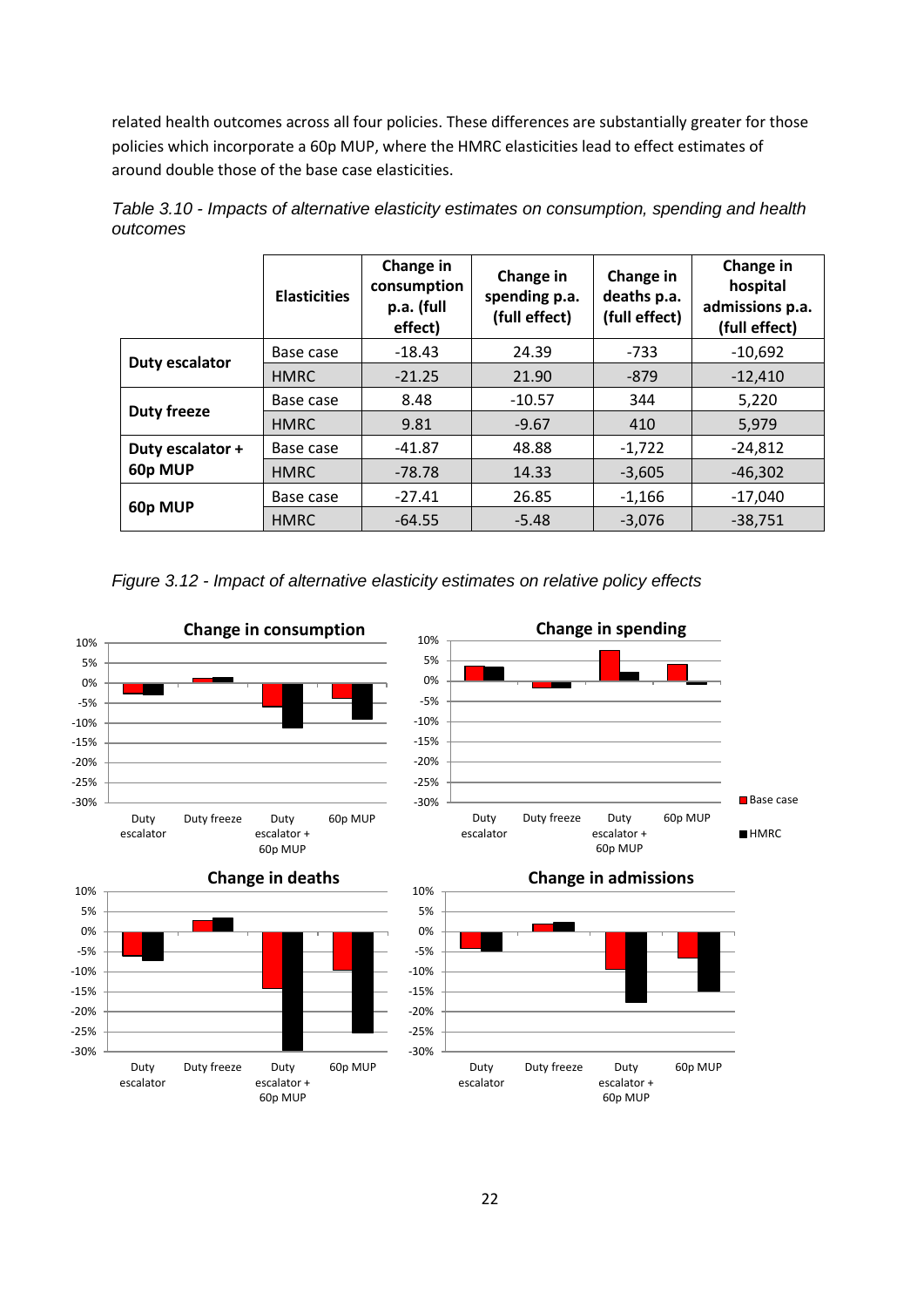### <span id="page-22-0"></span>**3.6.2 Delayed implementation of MUP**

The estimated impact on a combined duty escalator and 60p MUP policy of delaying the introduction of MUP until the third year of the policy are shown i[n Table 3.11](#page-22-1) and [Figure 3.13.](#page-22-2) These results show that the short term impact over the first 5 years on health outcomes is considerable, although the impact on exchequer revenue is small. Smaller differences in effect persist even in the longer term, although the overall scale of impact is still greater than any other modelled policy.

|                              | Short term outcomes (cumulative<br>over first 5 years) |                        |                                              | Long term outcomes (per annum in year 20) |                        |               |                        |
|------------------------------|--------------------------------------------------------|------------------------|----------------------------------------------|-------------------------------------------|------------------------|---------------|------------------------|
|                              | <b>Deaths</b>                                          | Hospital<br>admissions | <b>Exchequer</b><br>revenue<br>$(\text{fm})$ | Consumption                               | <b>Spending</b><br>(E) | <b>Deaths</b> | Hospital<br>admissions |
| <b>Base</b><br>case          | $-3,444$                                               | $-91,836$              | 2,185                                        | $-41.87$                                  | 48.88                  | $-1,722$      | $-24,812$              |
| <b>Delayed</b><br><b>MUP</b> | $-2.005$                                               | $-55,642$              | 2,038                                        | $-38.28$                                  | 44.59                  | $-1,488$      | $-24,812$              |

#### <span id="page-22-1"></span>*Table 3.11 - Estimated impact of delayed introduction of MUP*

<span id="page-22-2"></span>

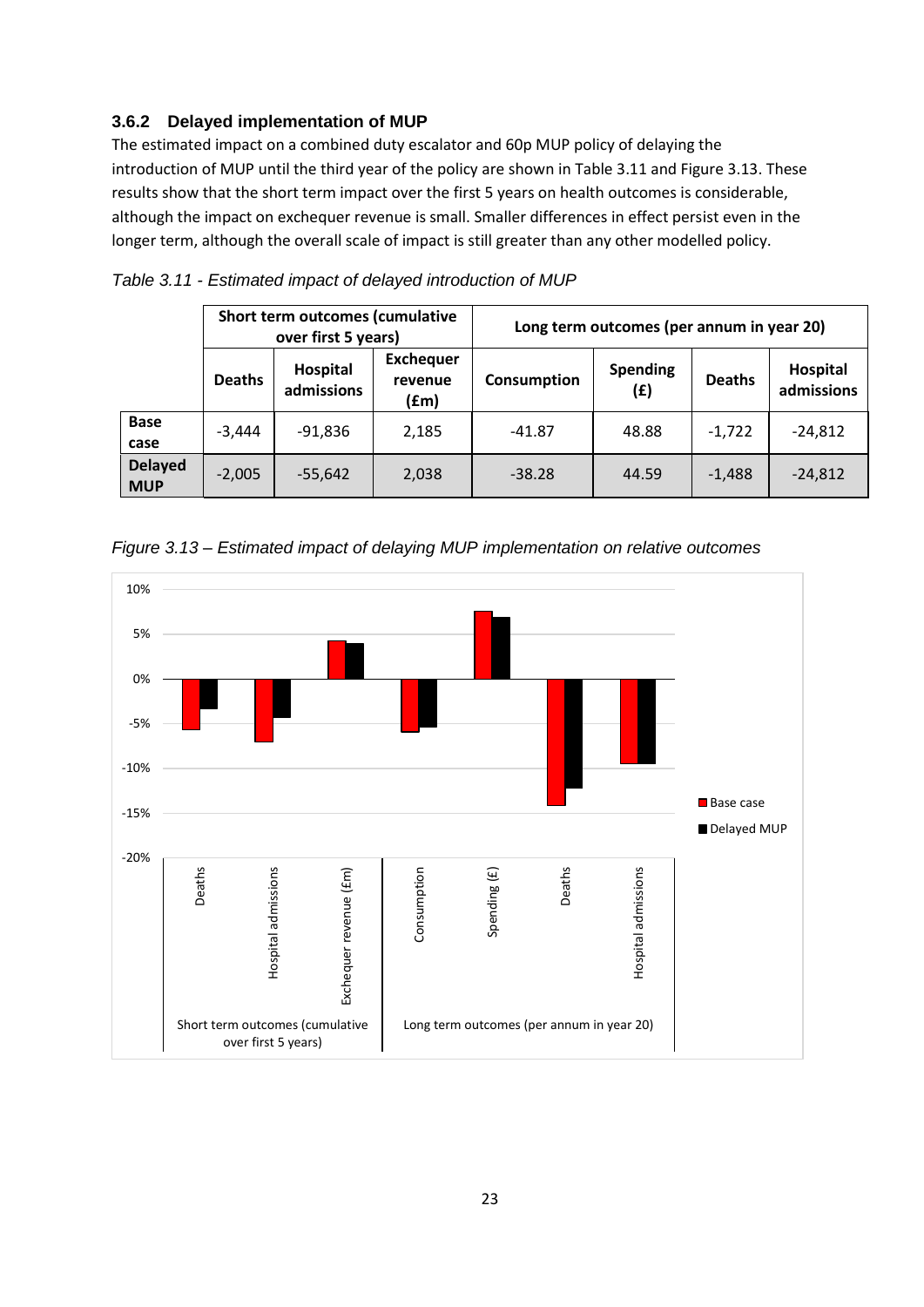## <span id="page-23-0"></span>**4 DISCUSSION**

#### <span id="page-23-1"></span>**4.1 Summary of results**

The results of the modelling work presented in this report show that reducing alcohol prices in real terms, either through freezing or cutting duty, leads to increased alcohol consumption and consequently greater levels of alcohol-related harm. These impacts can be substantial, for example a duty cut is estimated to lead to almost 800 additional alcohol-attributable deaths and 20,000 alcohol-related hospital admissions over 5 years, increasing to almost 500 deaths and over 7,000 admissions per year by the time the full impact of the policy has been felt after 20 years. In contrast a duty escalator is estimated to reduce alcohol consumption and lead to a 6% reduction in alcohol related deaths and a 4.1% reduction in alcohol-attributable hospital admissions as well as reducing alcohol-related crime and workplace absence.

On all outcomes measures, the impact of a 60p MUP is estimated to be greater than a duty escalator, however there are key differences in terms of the distribution of effects. Most importantly the changes in consumption and spending are spread more equally across consumption and SEC groups under duty raises than a MUP, meaning the policy is less well targeted, leading to smaller health gains and a greater impact on the spending of those in the lowest SEC group. The other major difference is in the estimated impact on exchequer and retailer receipts, with a duty escalator leading to significantly greater gains to the treasury (£1.8bn over 5 years compared to £380m for a 60p MUP). This pattern is reversed in terms of the estimated impact on off-trade retailers.

Combining a duty escalator with a 60p MUP is estimated to lead to the largest reduction in alcohol consumption, alcohol-related deaths and hospital admissions, alcohol-related crime and workplace absence and the largest increase to exchequer receipts of all modelled policies. The consumption and SEC group gradient in effect is markedly steeper than for the duty escalator alone, although the impact on both consumption and spending for moderate drinkers is approximately twice that estimated under a 60p MUP alone.

Sensitivity analyses suggest that the results presented here may be conservative, as the use of alternative elasticities derived by HMRC leads to notably larger estimates of effectiveness for the modelled policies, particularly those incorporating a MUP. Other analysis also suggests that a delay in implementing the MUP component of a combined duty escalator and MUP policy would reduce the overall impact, particularly in the short term, however the overall scale of benefits would still be greater than any other modelled policy.

#### <span id="page-23-2"></span>**4.2 Limitations**

The strengths and limitations of SAPM have been discussed at length elsewhere (2,15), however there is a key limitation of the taxation model which has not previously been discussed. A recent study in the UK found clear evidence that retailers do not pass through changes in taxation to the prices faced by consumers equally across all products (16). This study found that the prices of cheaper products increased by less than would be expected, while more expensive products increased by more than would be expected, suggesting that retailers 'cross-subsidise' – offsetting a loss on the profit margin of cheaper products with a gain from more expensive products. Of relevance to the present modelling work, however, is the fact that the majority of the tax changes examined by Ally et al. were increases, and there is good reason to believe that this 'tax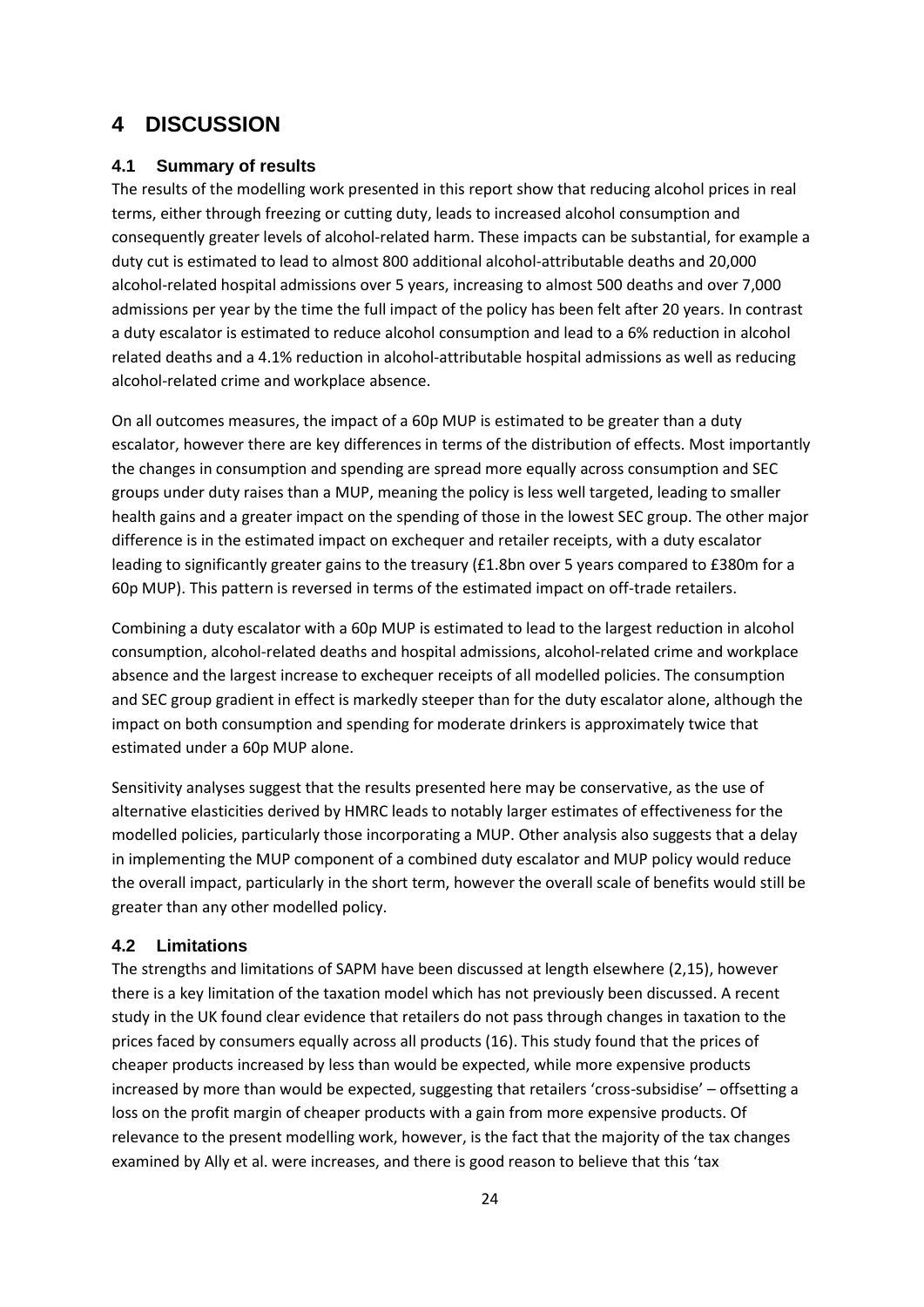passthrough' effect is not symmetric under tax cuts (i.e. when taxes are cut one might not expect the prices of the cheapest alcohol to change the least). In light of this limitation we have excluded this evidence from all of the modelling work presented here. If it were included in the modelling of the duty escalator policy it is likely that the overall effect at the population level would not change significantly, although the distribution of effects would change slightly, with the policy having a greater effect on moderate drinkers (who buy more of the expensive alcohol which is 'over-shifted') and a smaller impact on high risk drinkers.

### <span id="page-24-0"></span>**4.3 Conclusions**

The results presented here provide strong evidence that:

- Cutting alcohol prices in real terms, either by cutting or freezing alcohol duty, is estimated to lead to increased alcohol consumption, increased alcohol-related harm and reduced receipts to the exchequer
- Increasing alcohol prices through a duty escalator is estimated to reduce alcohol consumption by around 2.6% and alcohol-related deaths by 6.0% per year
- The implementation of a 60p MUP is estimated to have even greater effects, with alcohol consumption reducing by 3.9% and alcohol-related deaths by 9.6%
- A duty escalator is expected to bring significant additional revenue to the exchequer, while a 60p MUP has a substantially smaller (although still positive) effect on tax receipts
- There are important differences in the distribution of consumption, spending, health, crime and workplace impacts across the population between taxation and MUP policies
- The combination of a duty escalator with a 60p MUP is estimated to lead to the greatest gains in alcohol-related health, crime and workplace harms and exchequer revenue of all modelled policies, even if implementation of the MUP aspect is delayed for several years.